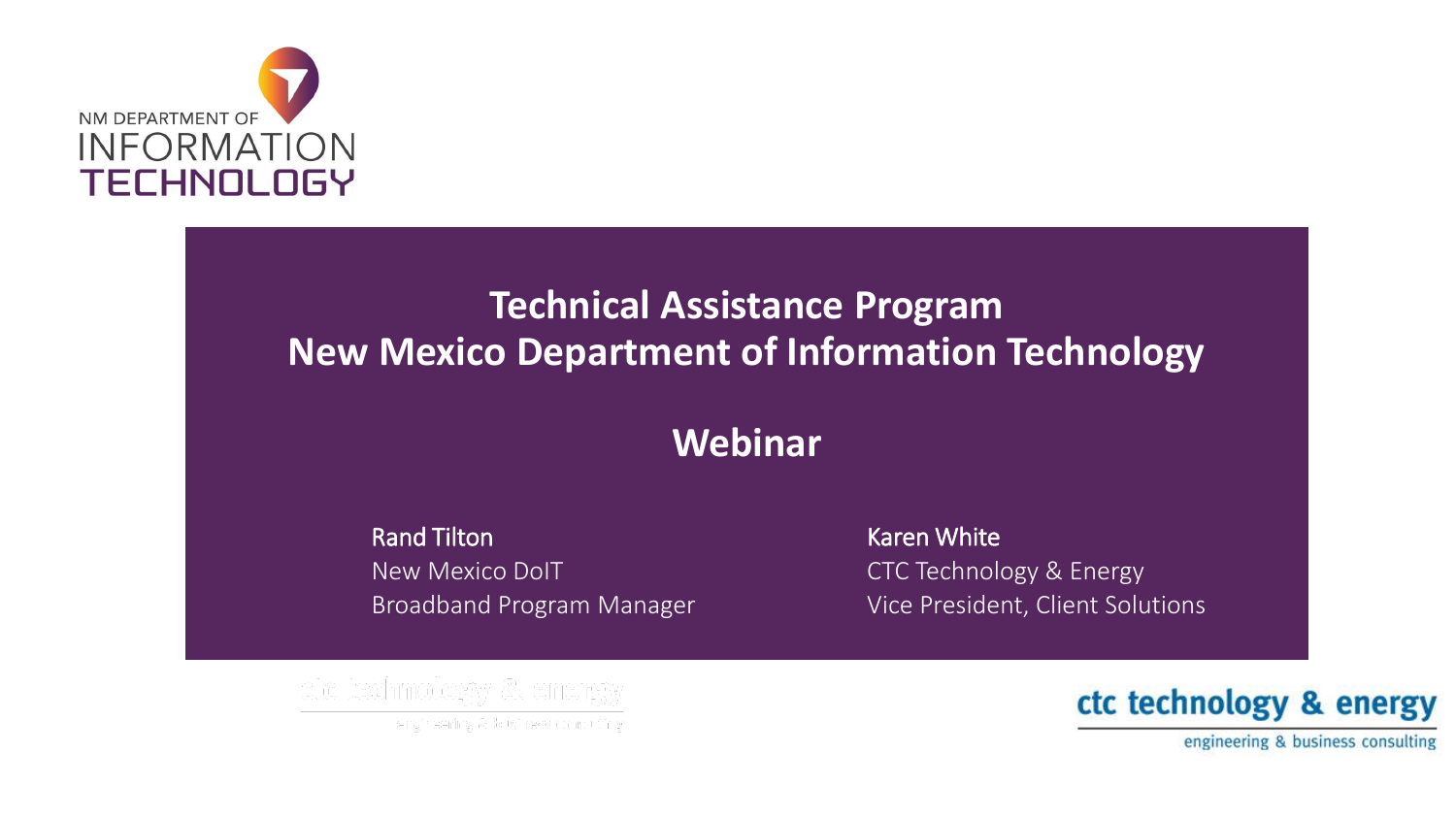#### **Opening Remarks and Introductions**:

Rand Tilton, Broadband Program Manager

**Overview**

• U.S. Economic Development Administration Grant

#### **New Mexico Technical Assistance Program**

- Overview of the program
- Eligible entities and eligible areas
- Details about the services offered
- Schedule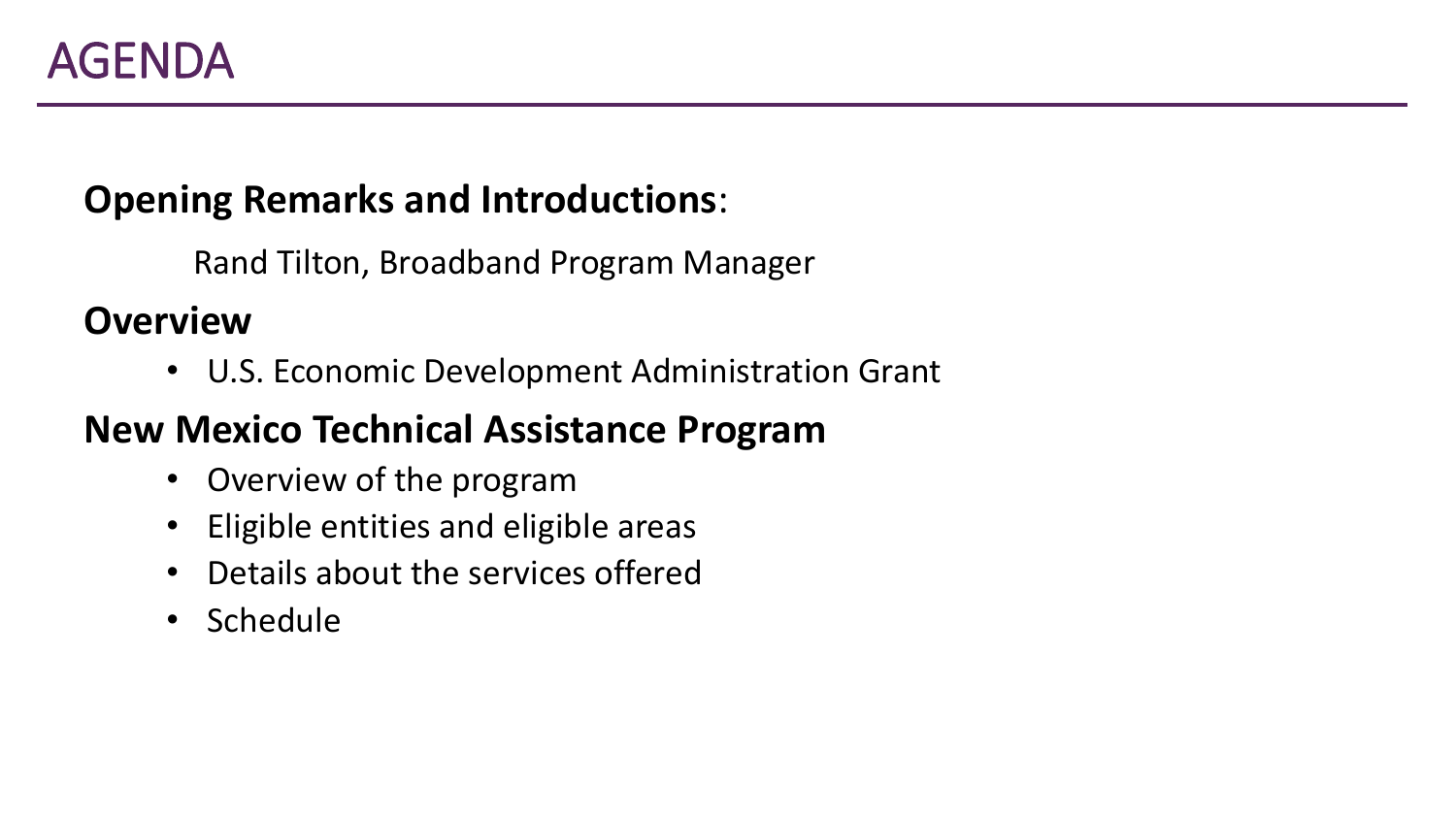### **Request for Information (RFI) Process**

- RFI content
- RFI questions and use of map
- Anticipated schedule

### **Recent Broadband Legislation**

• Connect New Mexico Act: Council, Advisory Committee, Funding

#### **Questions and Answers**

**Closing Remarks:**

Raja Sambandam, Acting Cabinet Secretary/CIO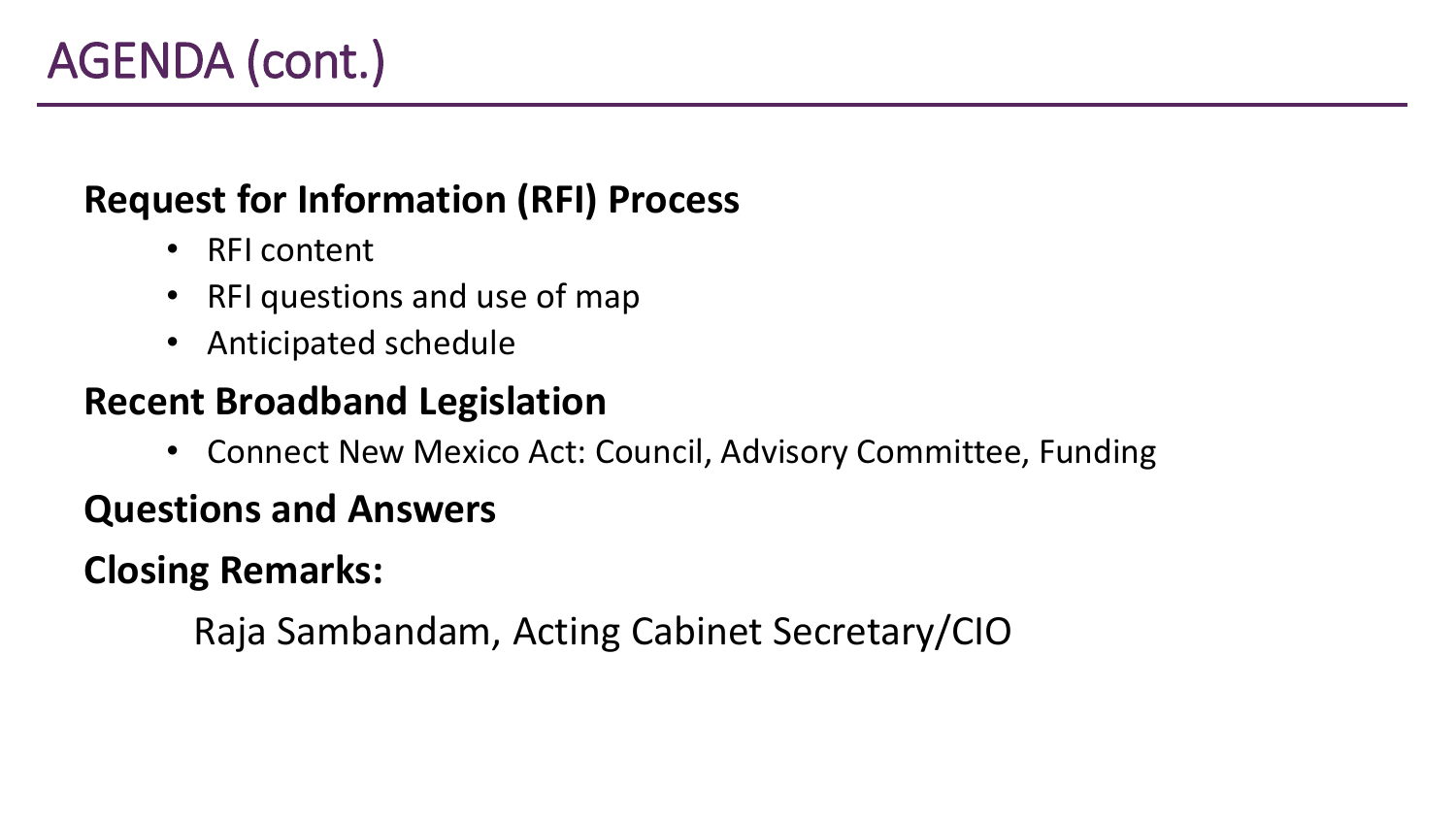# U.S. EDA Grant Award – EDA CARES Act (PWEAA2020)

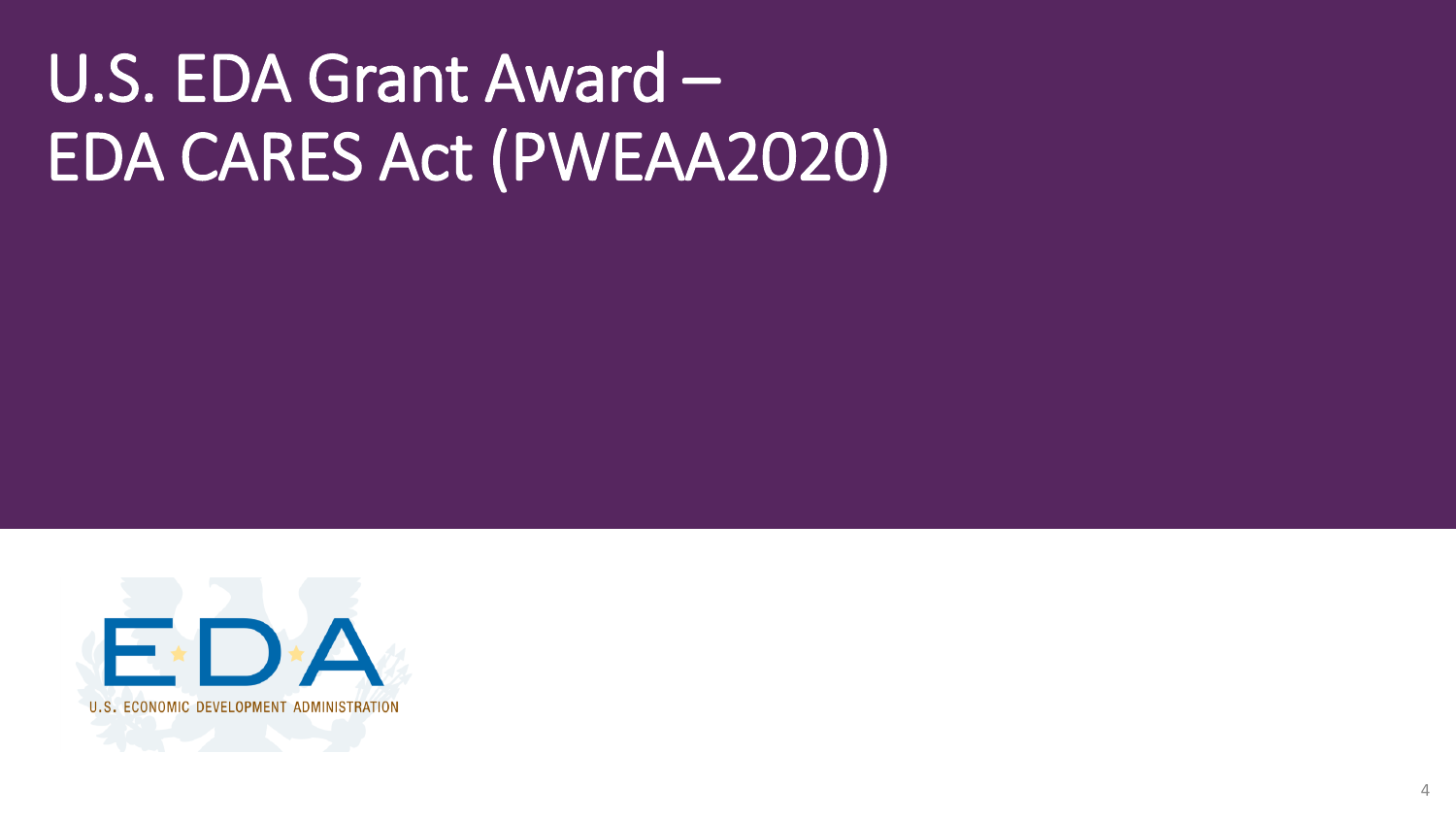- "Special Need" eligibility from CARES Act entire country
- Application area entire state of New Mexico
- Economic-focused requirements
	- Promotes economic recovery from pandemic
	- Promotes resilience
	- Creates of jobs
		- Primary construction
		- Secondary from having broadband
	- Considers distressed areas criteria
	- Introduced broadband as a new focus for EDA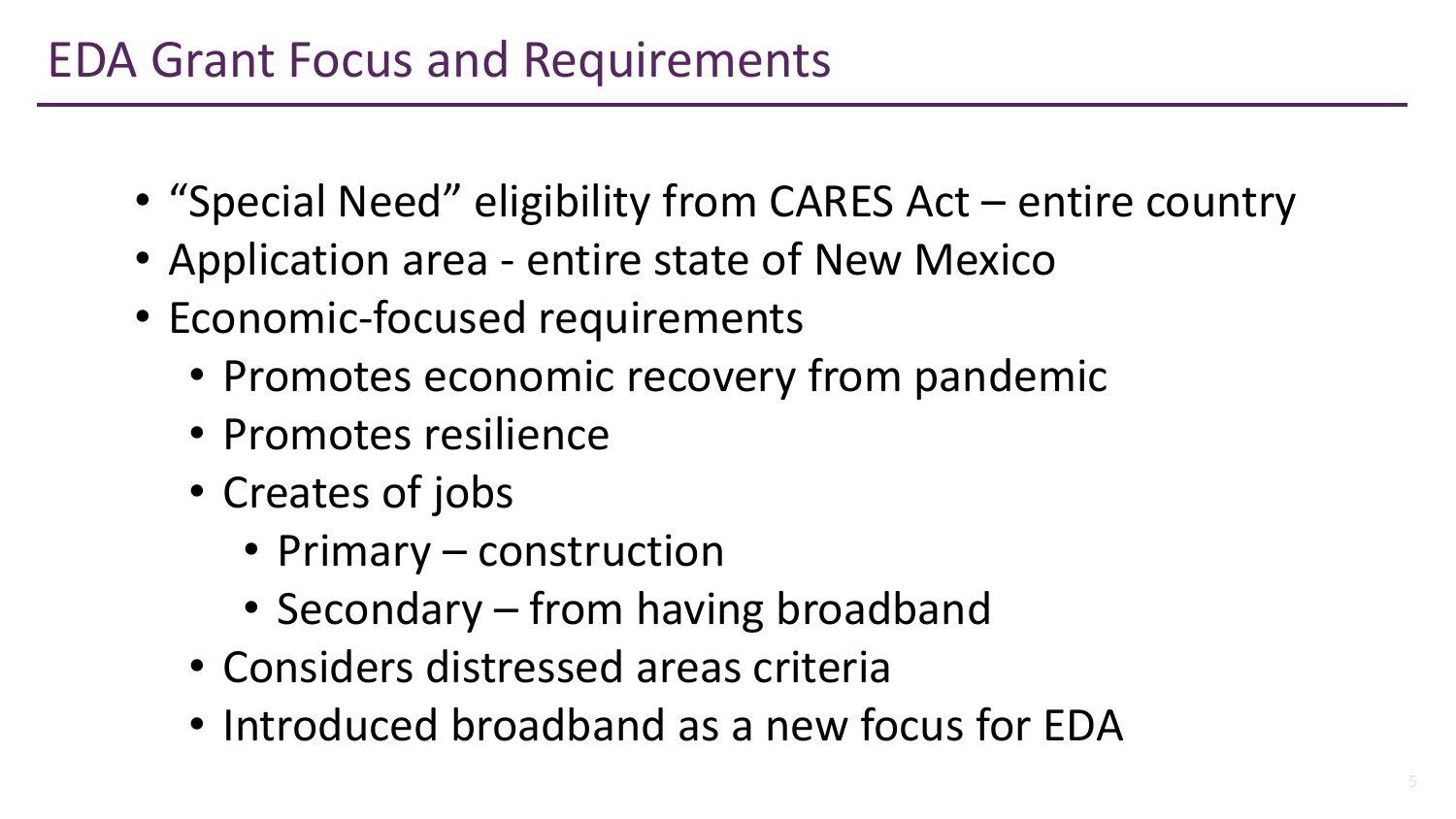# Application Language to Promote Broadband

An Economic Recovery and Resilience Tool

- Due to the coronavirus crisis, communities have had a **brutal awakening to the need for broadband** to support **telework, economic activity, education, and health care.**
- This is **indeed a crisis** and community development stakeholders must (and are) paying attention.
- In addition, broadband's value and a sustainable broadband plan will be most impactful when it is **integrated into a broader community development vision**.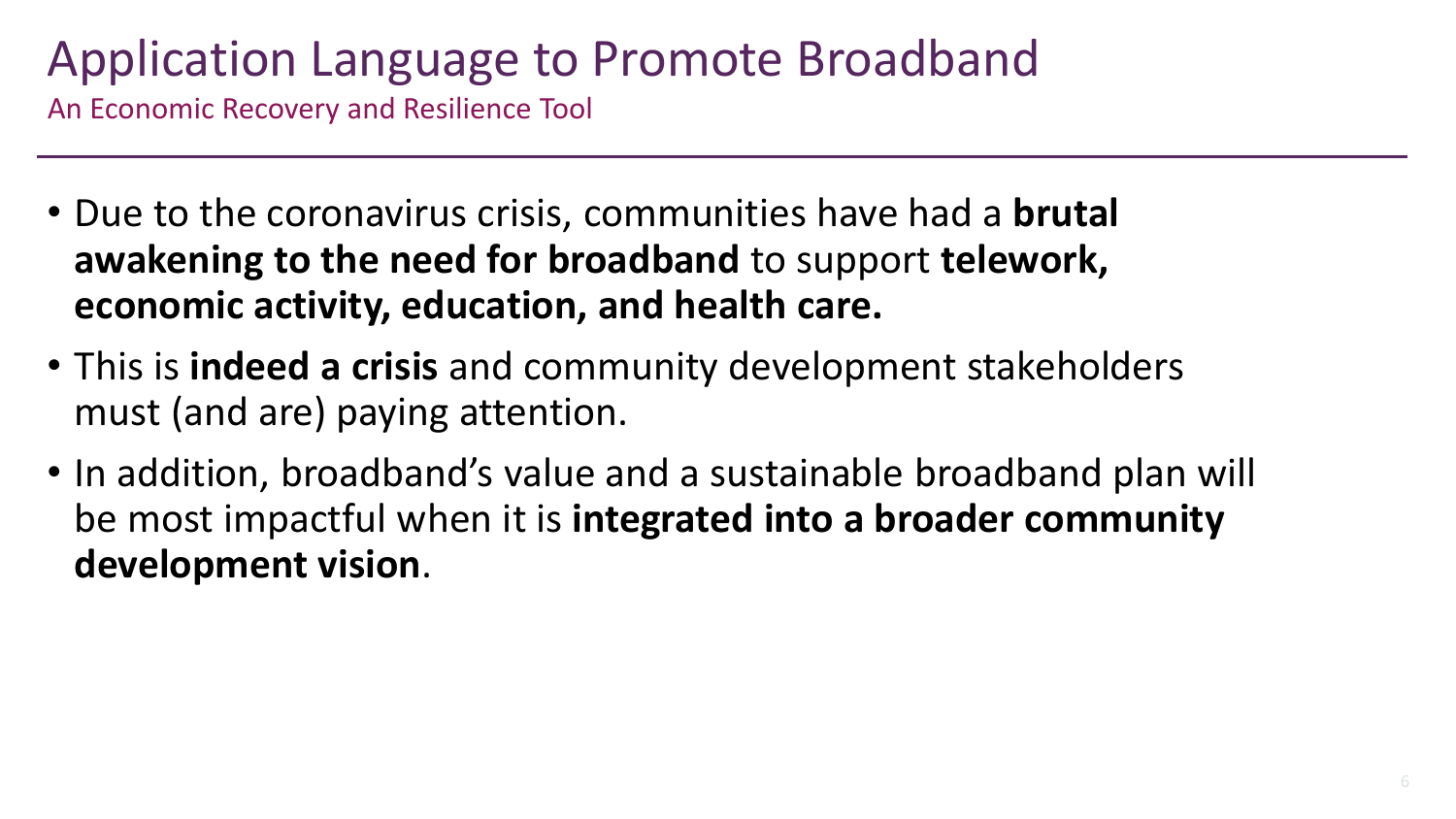# EDA's Funding Priorities

- Recovery and resilience
- Critical infrastructure
- Opportunity zones
- Comprehensive Economic Development Strategy documents (CEDS)

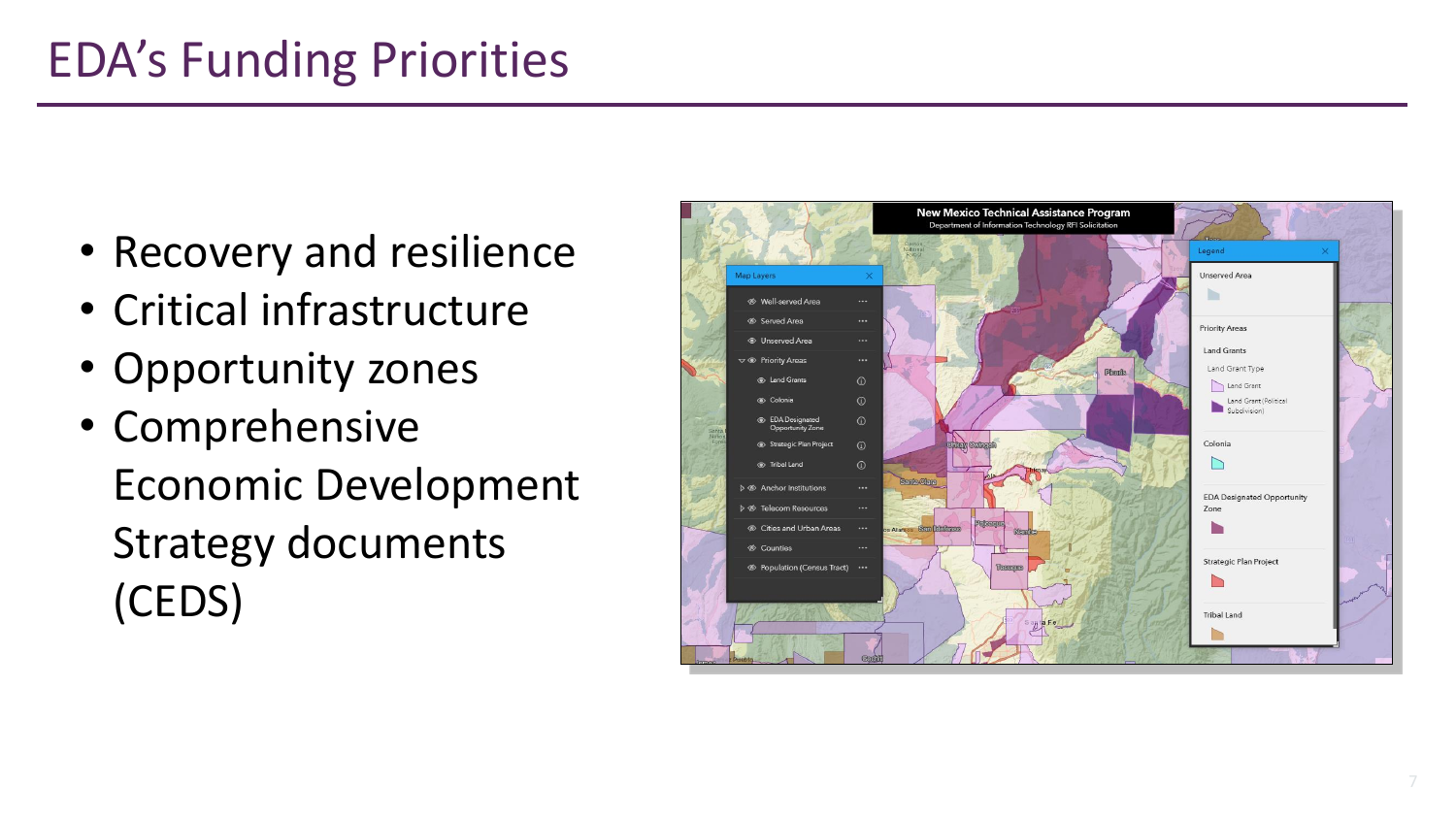# New Mexico Technical Assistance Program (NM TAP)

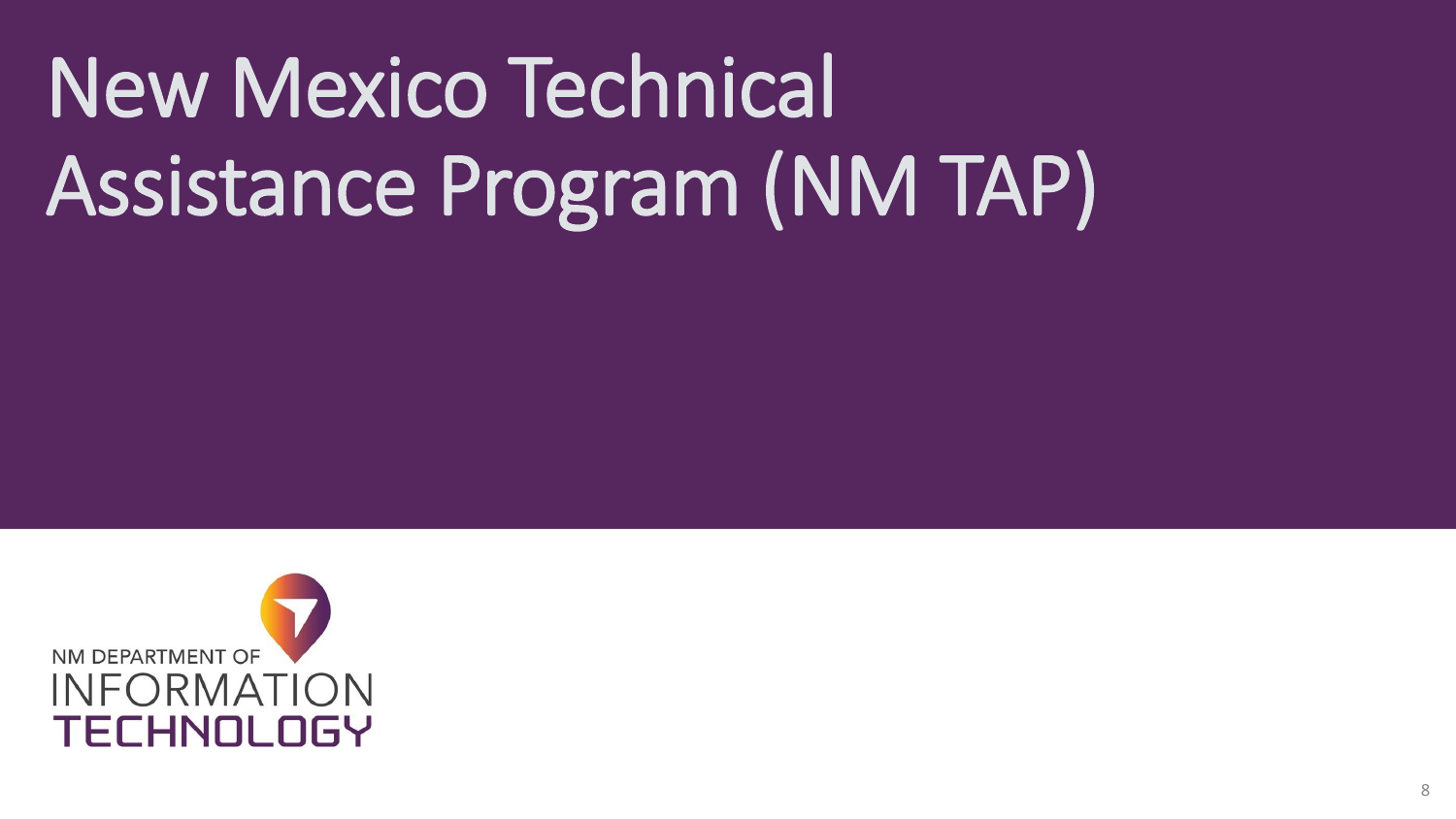- \$1.5M over three years
- Provide technical assistance to entities seeking to deploy or expand broadband infrastructure and/or services
- Funding to support 12-15 communities or organizations
- Cap of \$100K for each project
- Applications will be based on a Request for Information instrument
- Services provided by CTC Technology & Energy, overseen by DoIT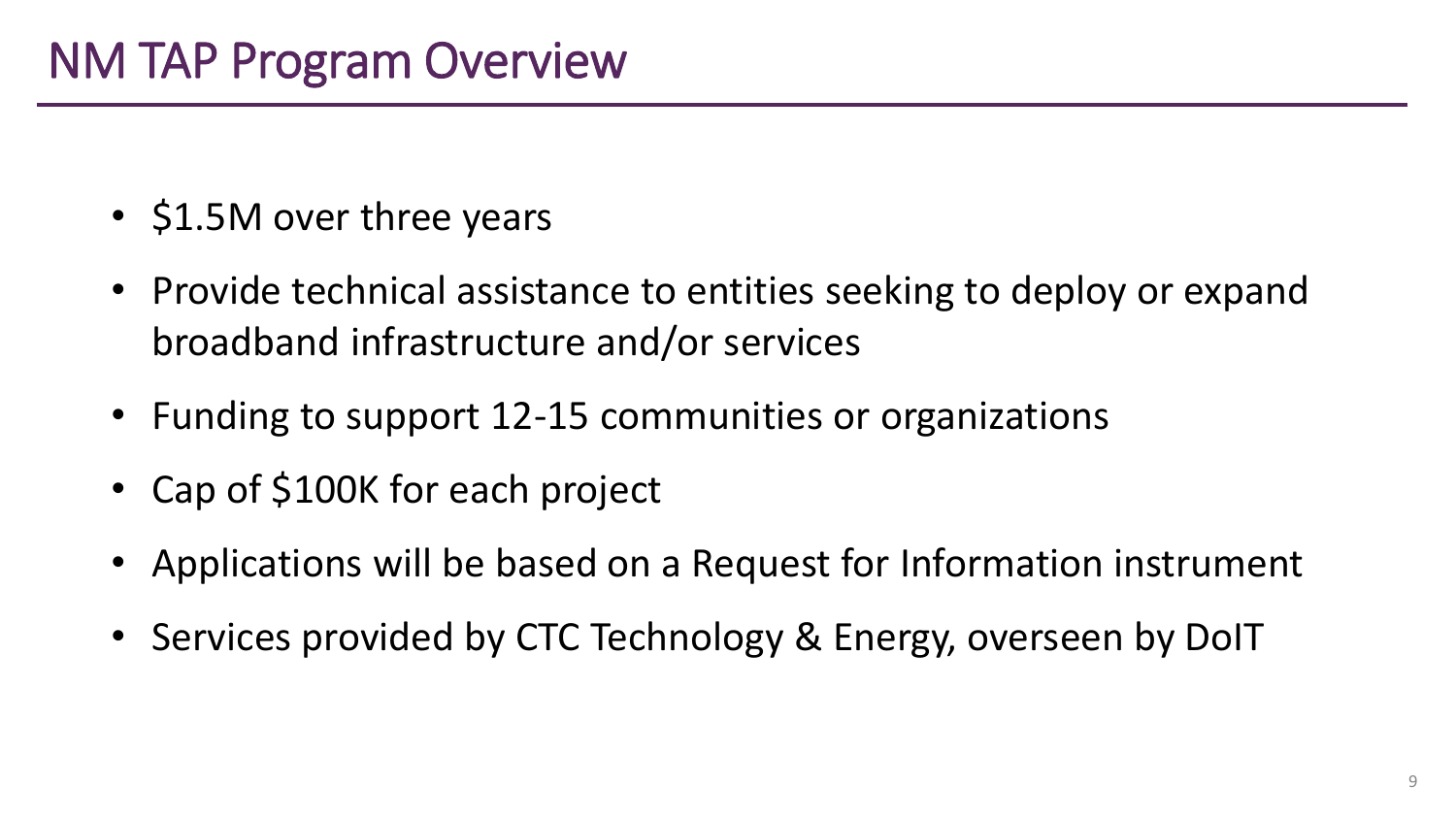- Local governments
- Councils of Governments (COG)
- Economic Development Districts (EDD)
- Tribal governments
- Utility cooperatives
- Non-profit organizations
- **Businesses**
- **Colonias**
- Land grants

…who are planning the deployment or expansion of broadband infrastructure and/or services.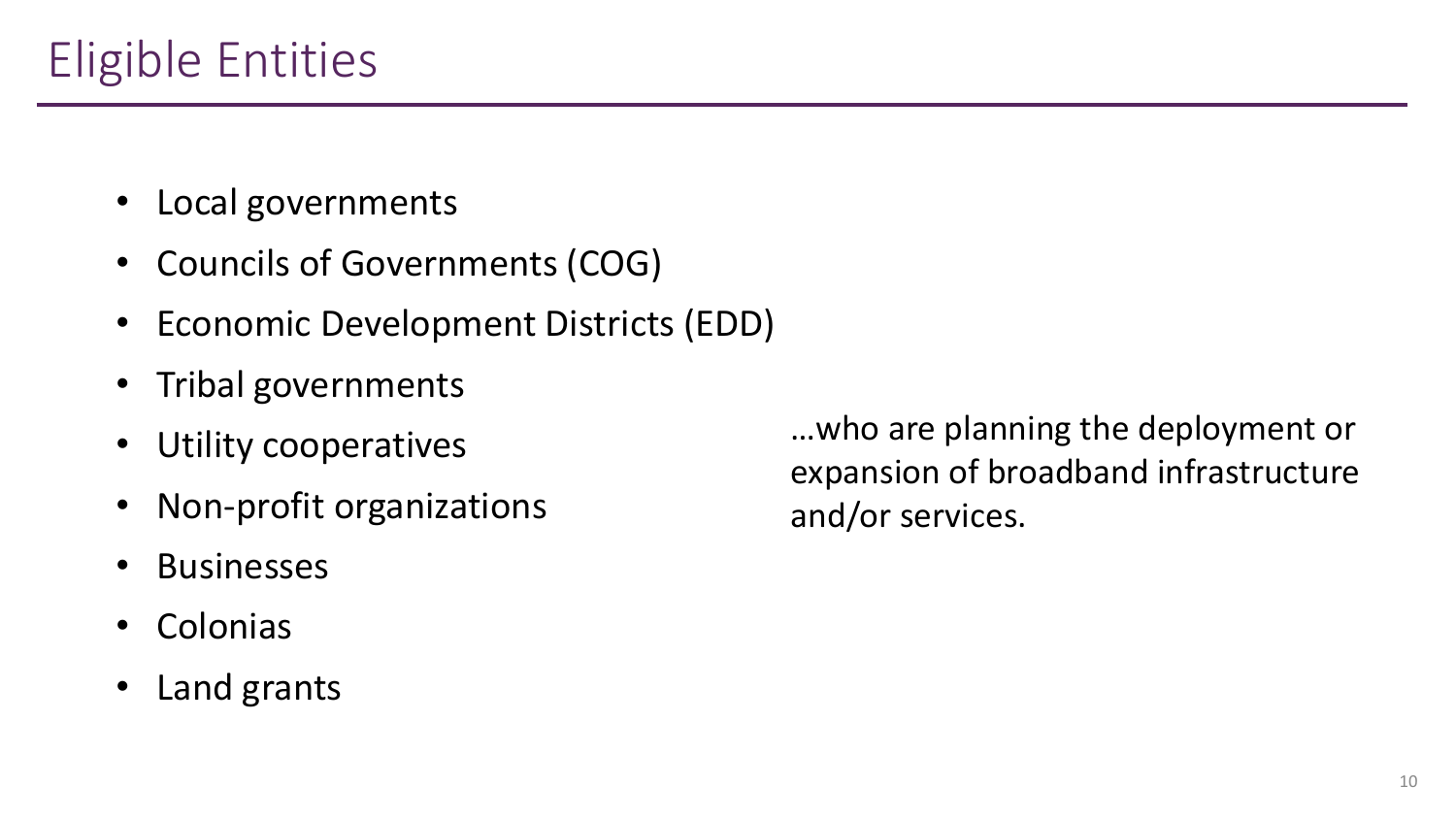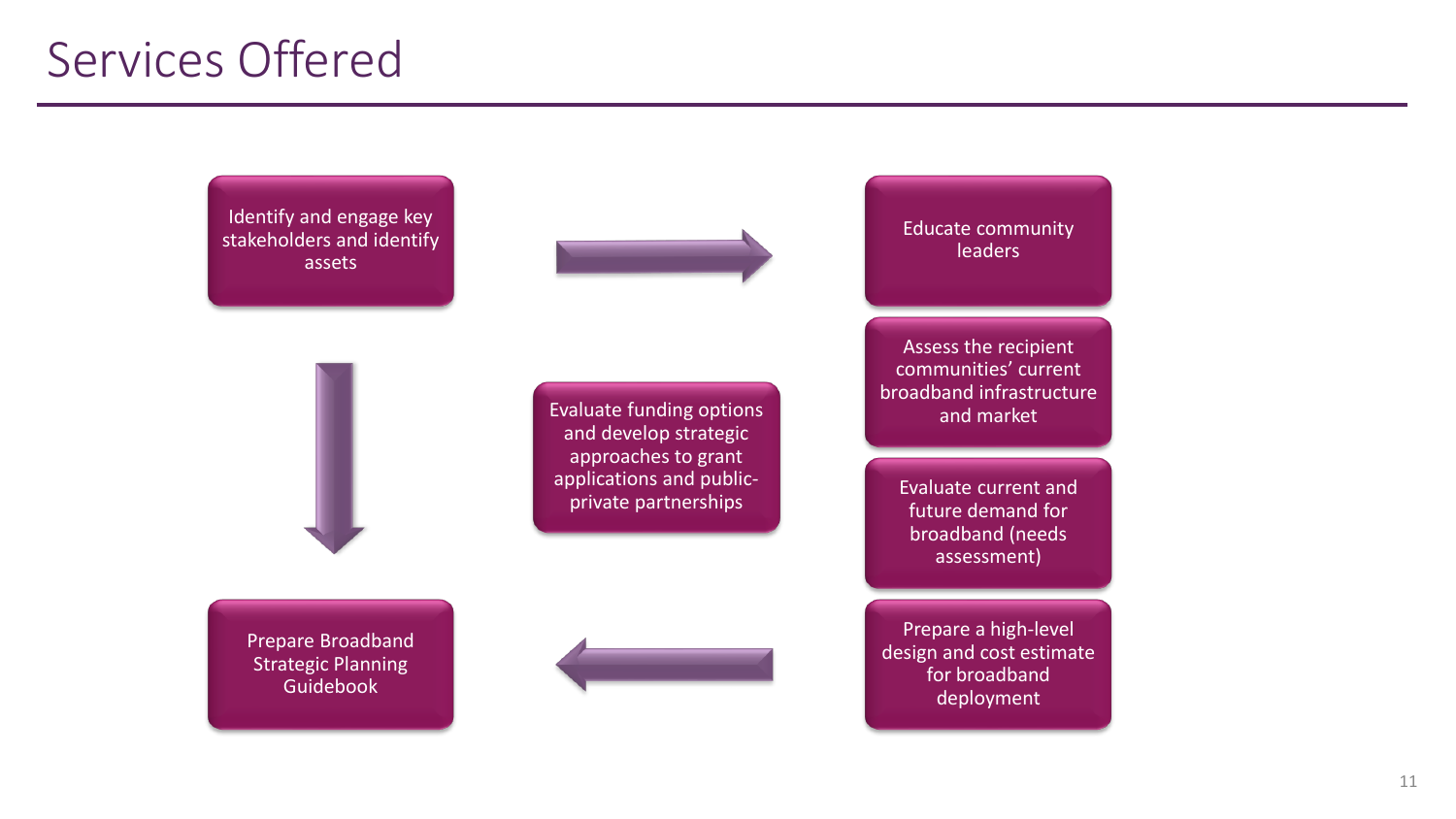# Initial Service



- Stakeholders
	- Identify those that will be impacted
	- Identify those that can contribute
	- From a variety of sectors
- Identify Assets
- Conduct outreach, information sharing, needs discovery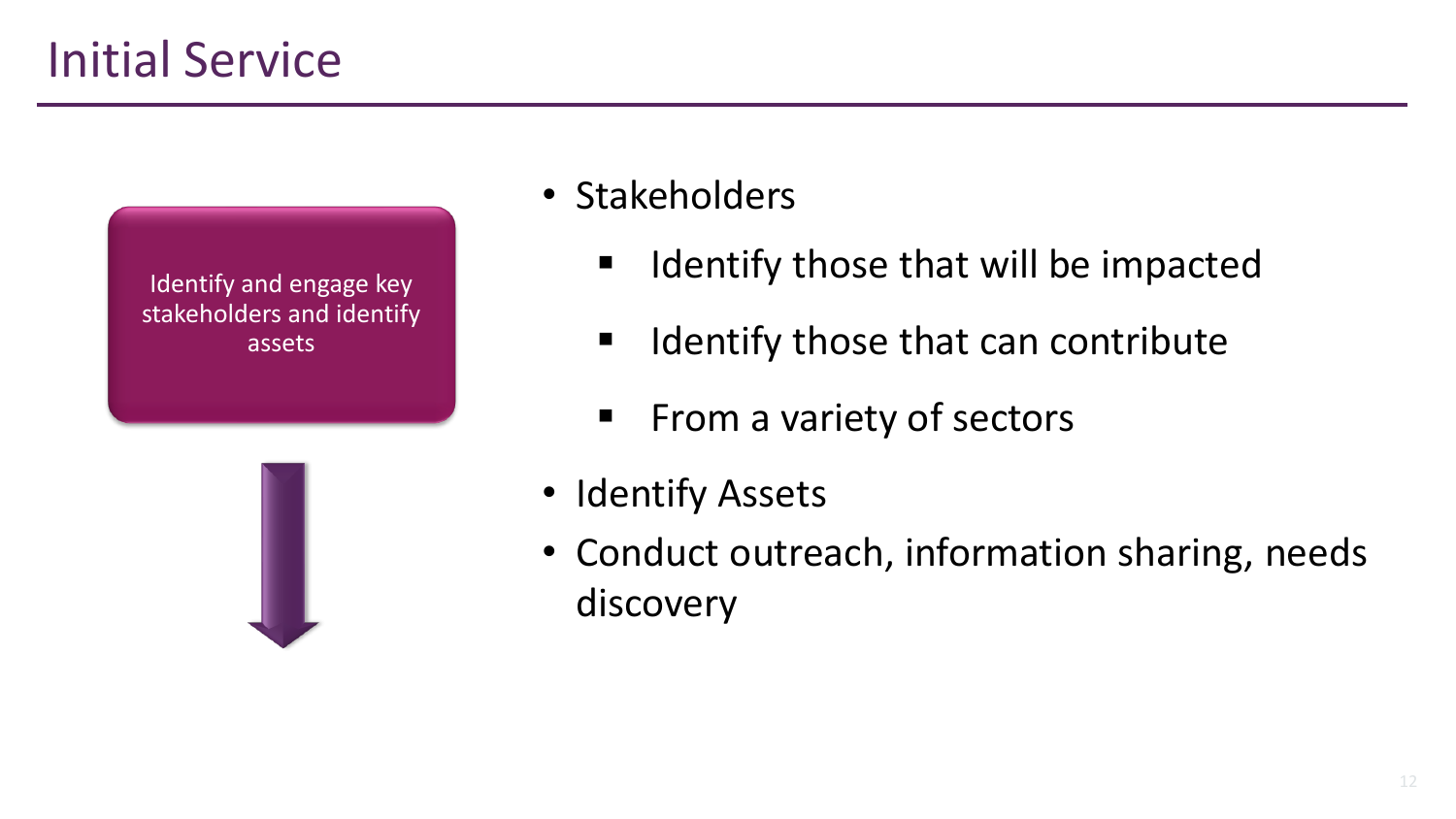- Look at available federal and state funding opportunities
- Consider partnerships with private and/or public entities for both funding and operations
- Understand role of recipient community/organization

Evaluate funding options and develop strategic approaches to grant applications and publicprivate partnerships



- Develop funding strategy
	- Grants, loans, other sources
	- Consider application timelines
- Consider value and benefits
- Outline risks
- Determine control/ownership of assets and resources

Goal is to minimize costs and risks while achieving your broadband objectives.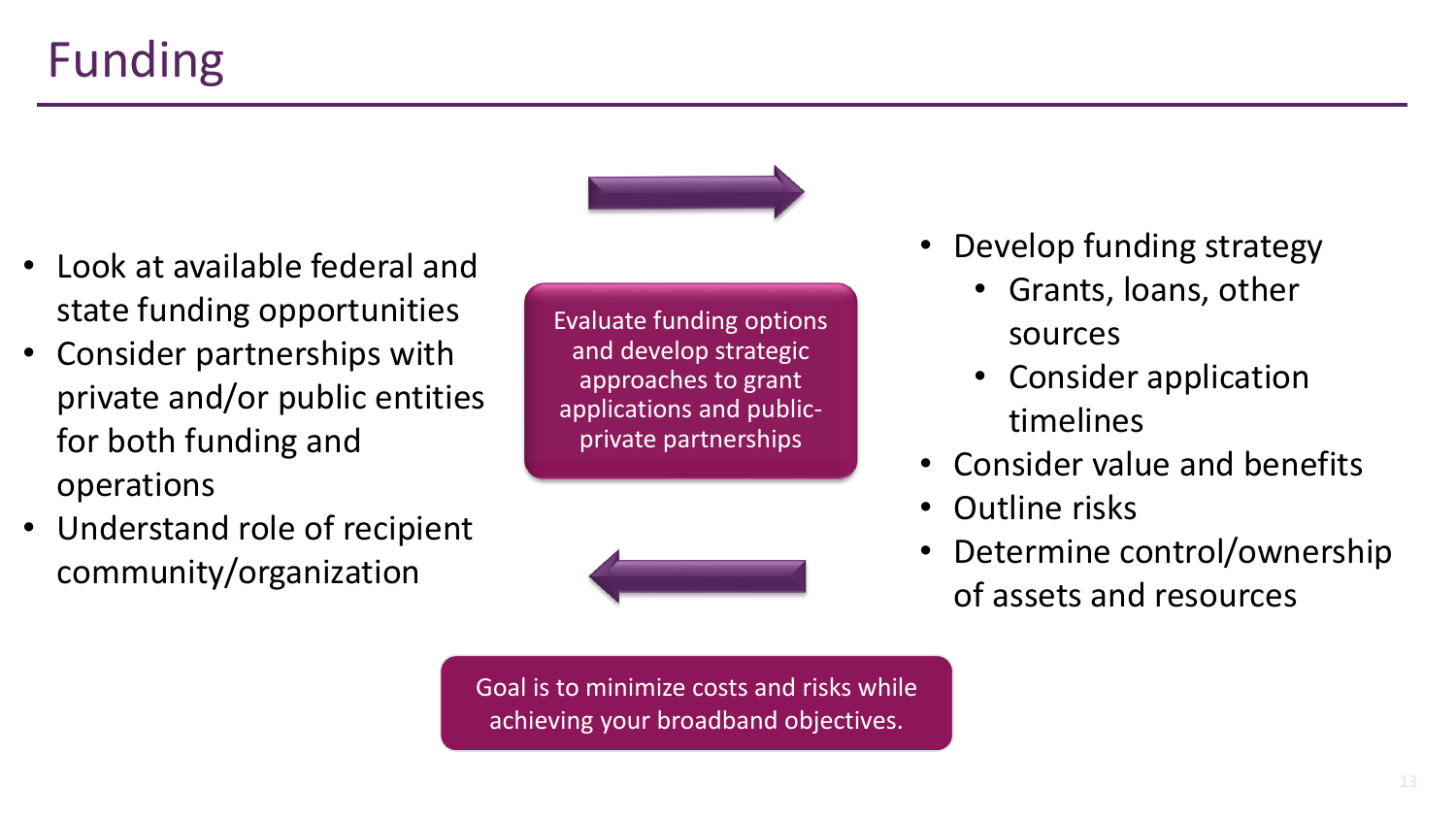# Community Leader Education



- Share the understanding that connectivity is critical
- Planning in different aspects:
	- Technical
	- Financial
	- Policy



Educate community leaders

- Goal is an executable, sustainable strategy
- Share different models and lessons learned from other communities
- Establish relationships for ongoing broadband support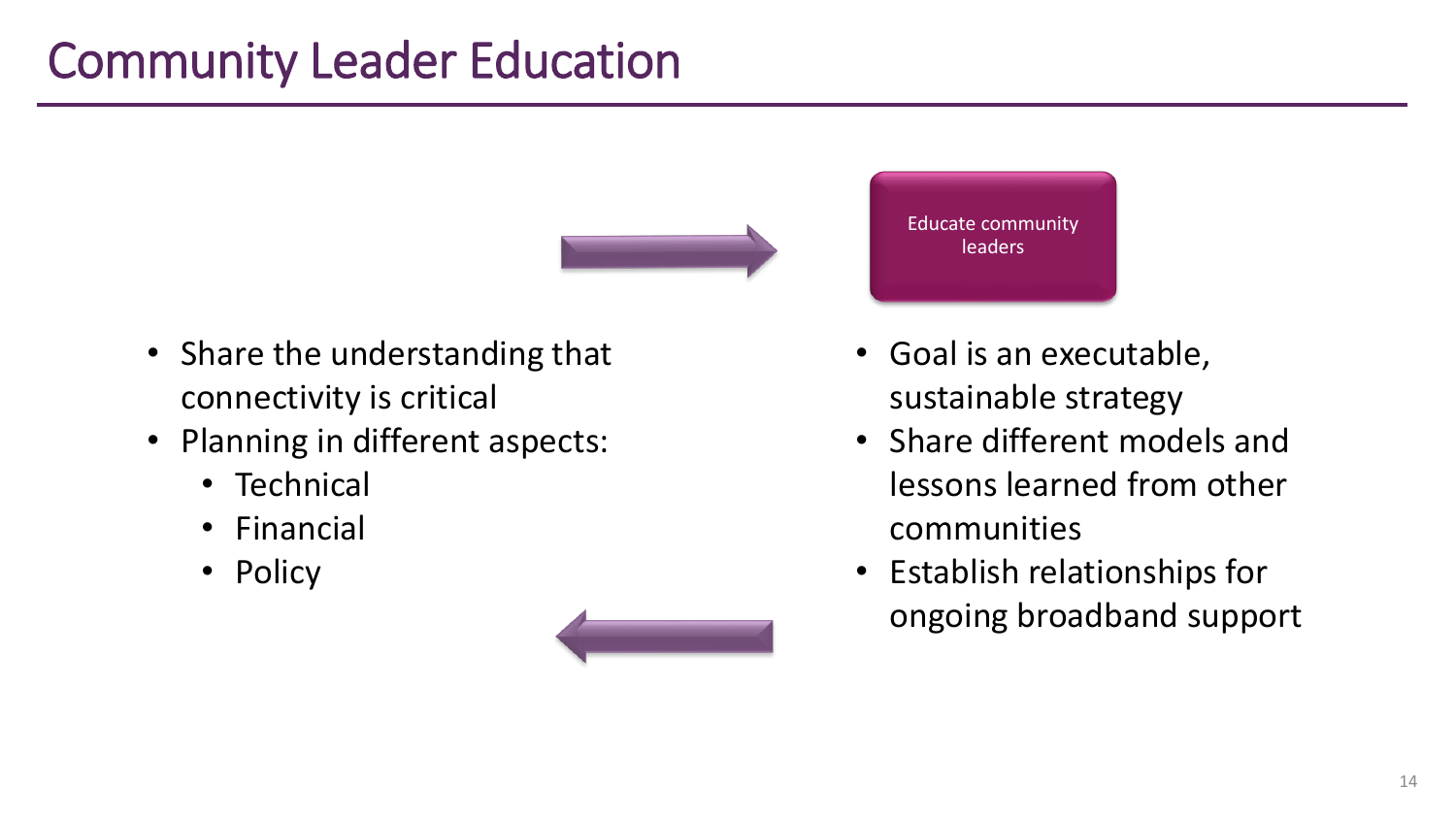

- Identify current broadband usage
- Gather information on available services
- Understand what is served, unserved, well-served

Assess the recipient communities' current broadband infrastructure and market

• Goal is an understanding of the infrastructure and market gaps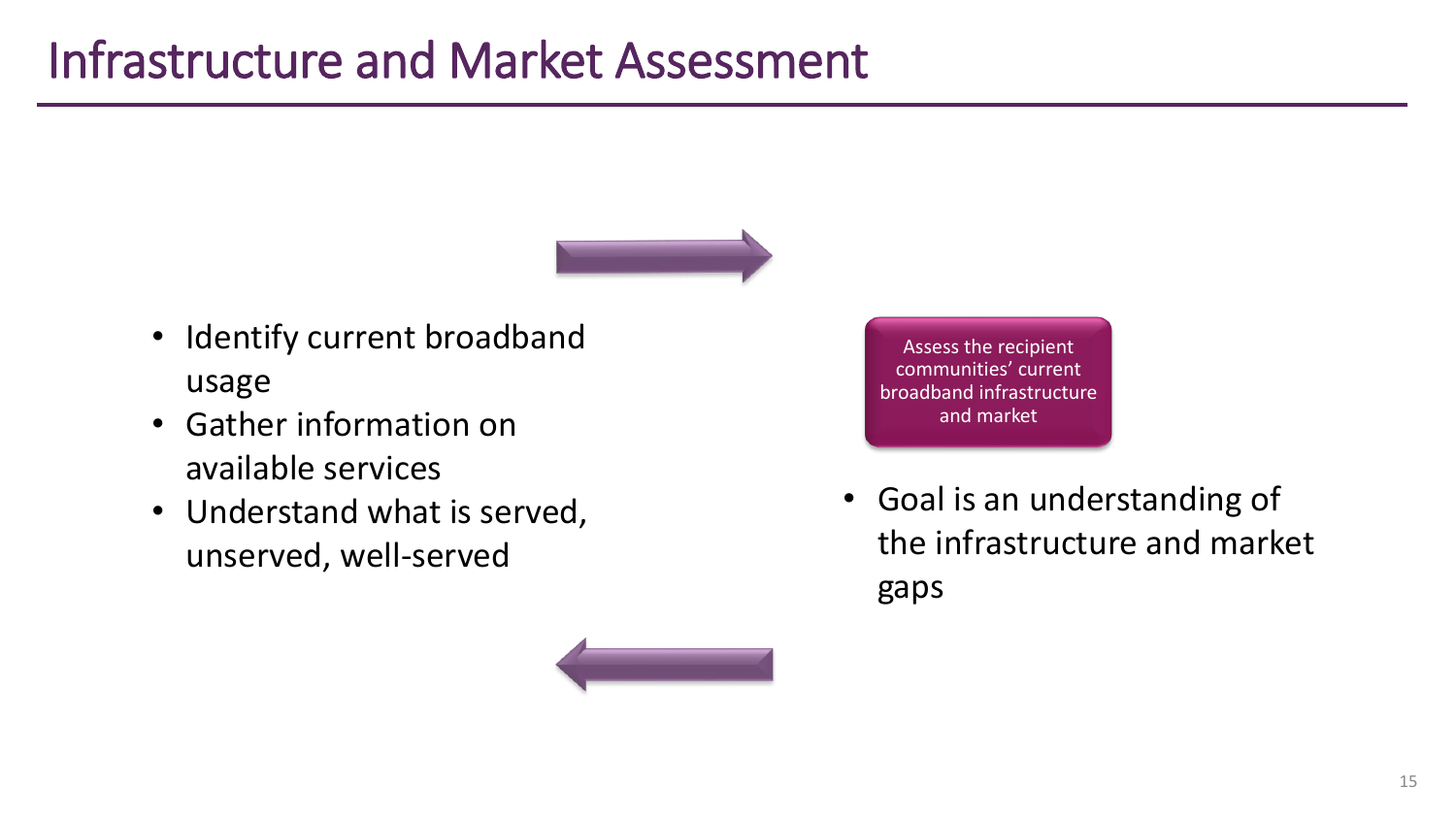- Interaction with broadband users
- Discussion groups
	- Local governments
	- Educational institutions
	- Businesses
	- Healthcare
	- ISPs
	- Other regional stakeholders
- Statistically valid market study



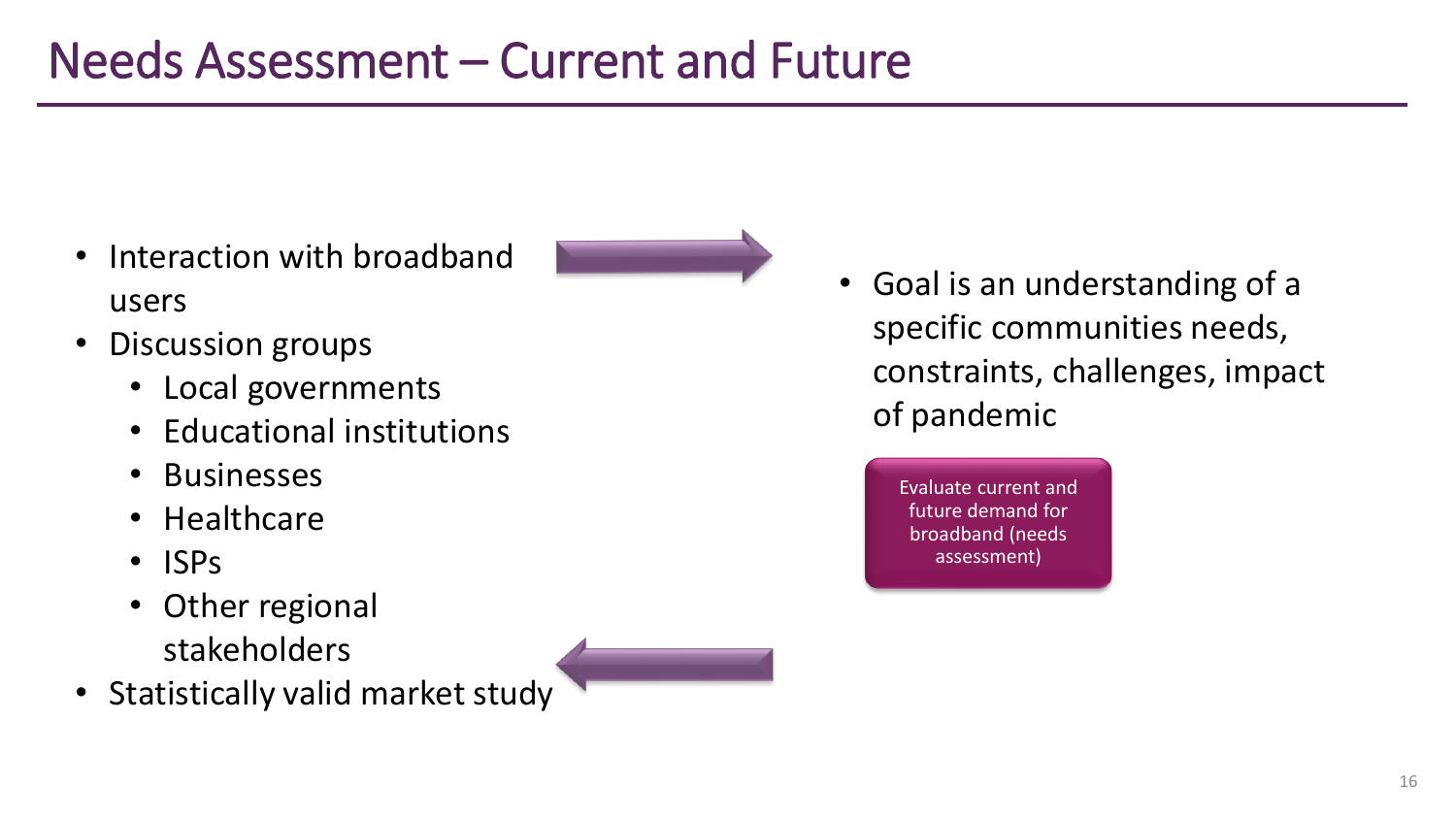

- Candidate design to fill gaps
	- Considers overall strategy
	- Considers funding strategy
	- Cost-effective
	- Resilient and survivable
	- Reflects best practices
- Cost estimate based on design and local costs



• Goal is to develop a design and cost estimate that can be used for planning deployment and/or funding opportunity applications

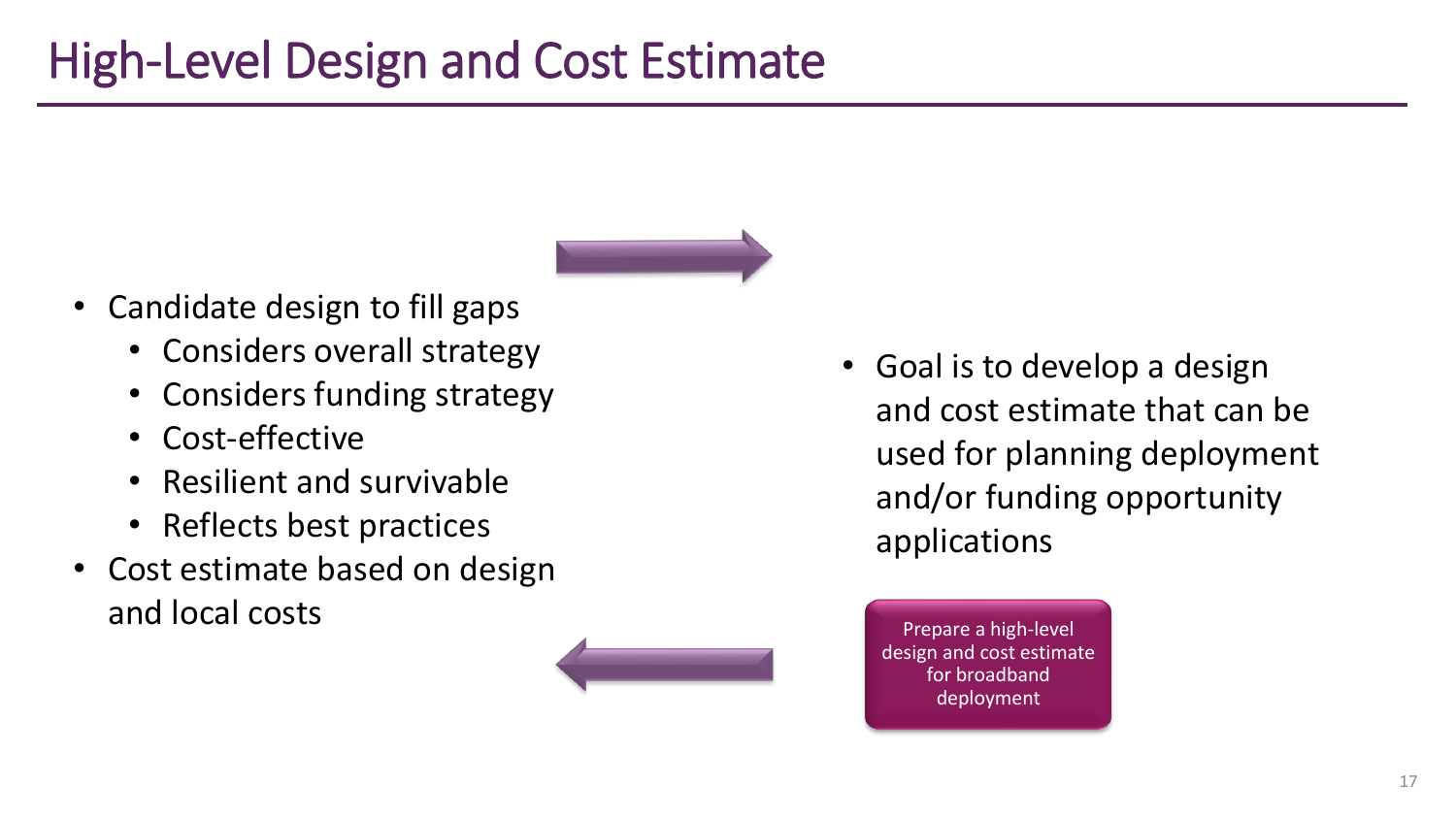- Incorporates previous activities
- Customized
- Strategy for getting broadband to your community
- Actionable roadmap with next steps



Prepare Broadband Strategic Planning Guidebook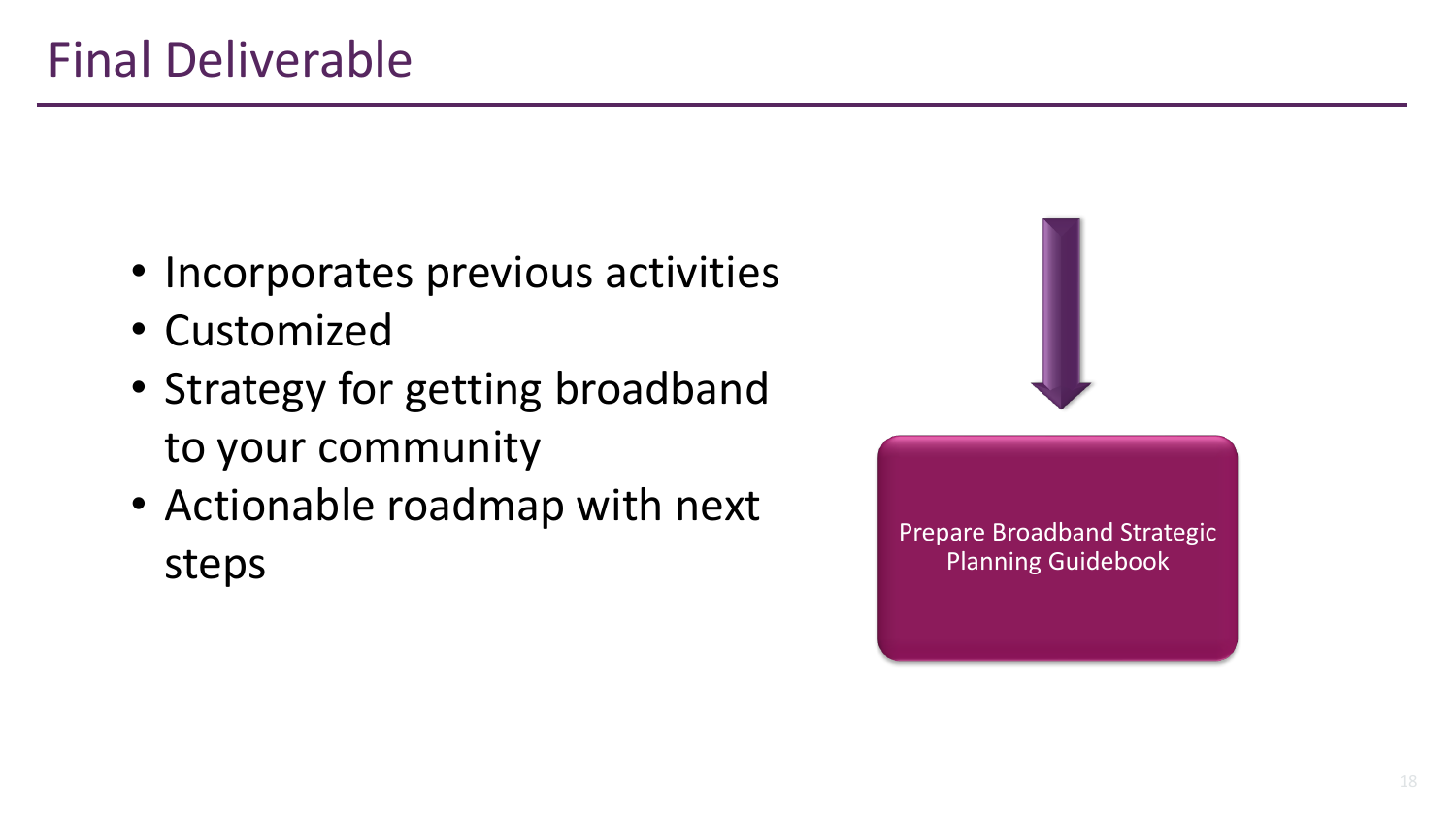# Request for Information (RFI) Highlights



REQUEST FOR INFORMATION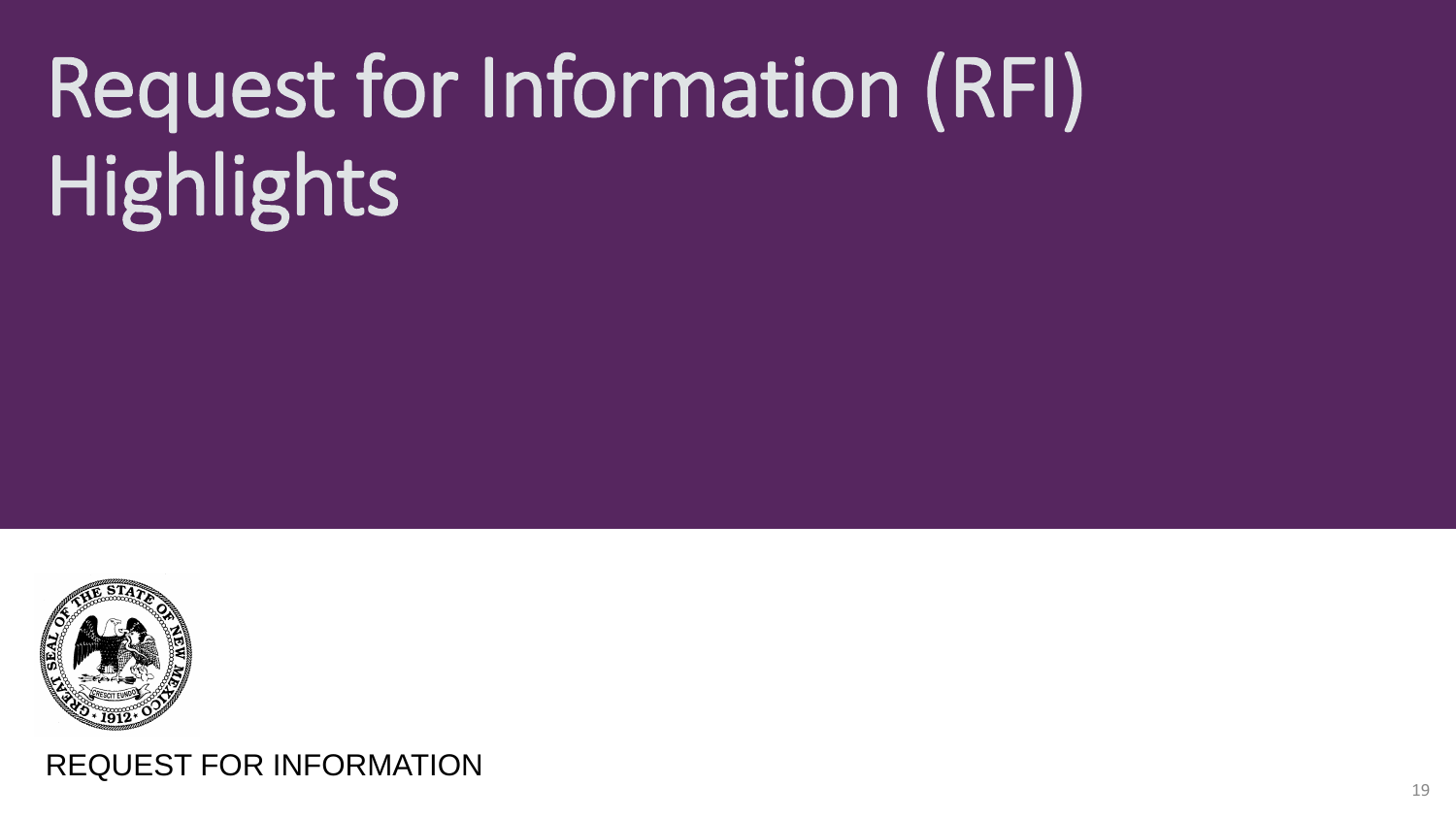- **Objective:** Solicit and gather information from eligible entities about their needs for technical assistance
- **Requirements:** Complete questions provided in the RFI
- **Map:** Tool for answering questions
- **Schedule:**
	- Issue RFI  $9/16/21$
	- Responses Due 10/10/21
	- Recipients Selected 10/29/21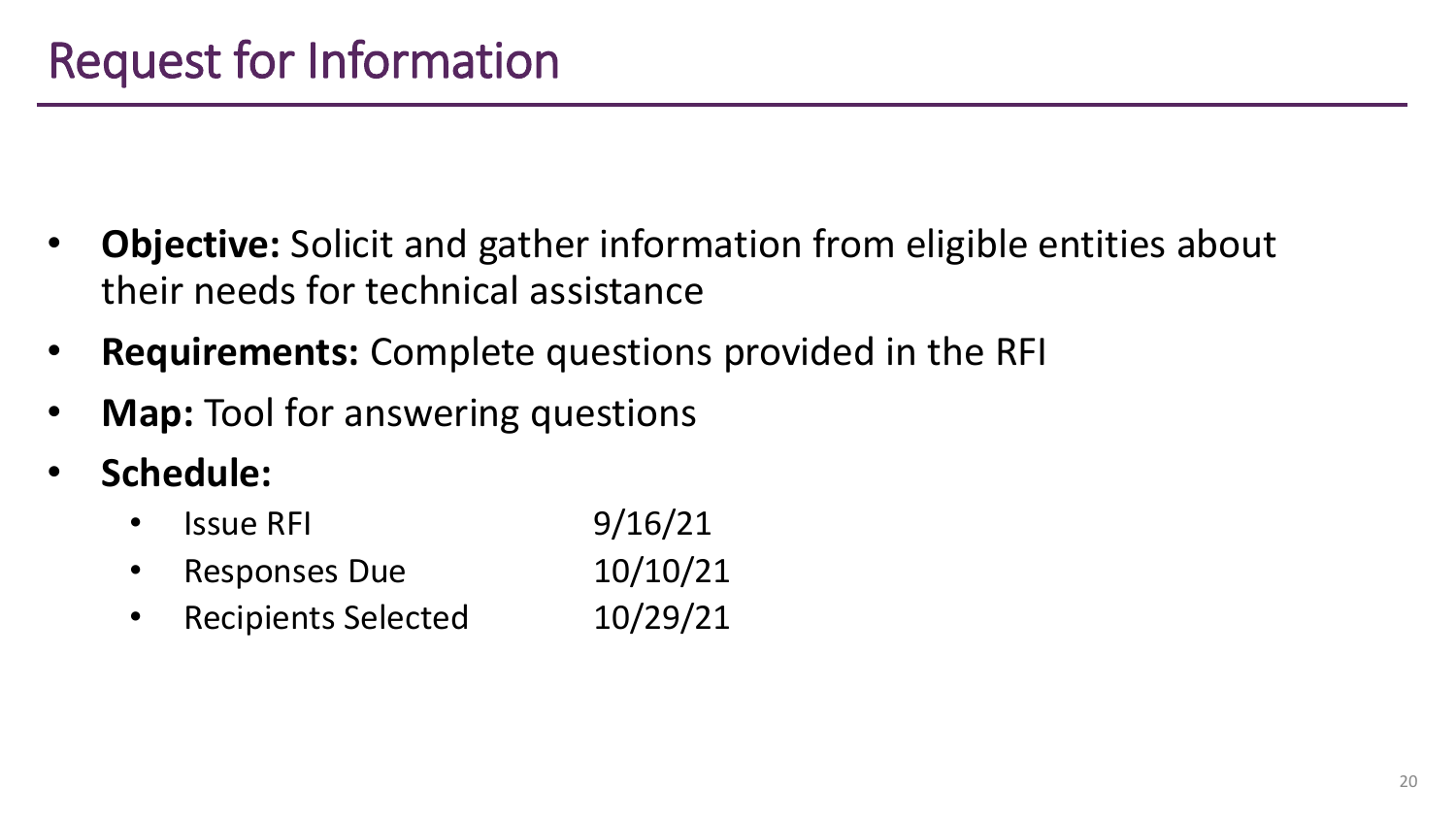# RFI Map Tool

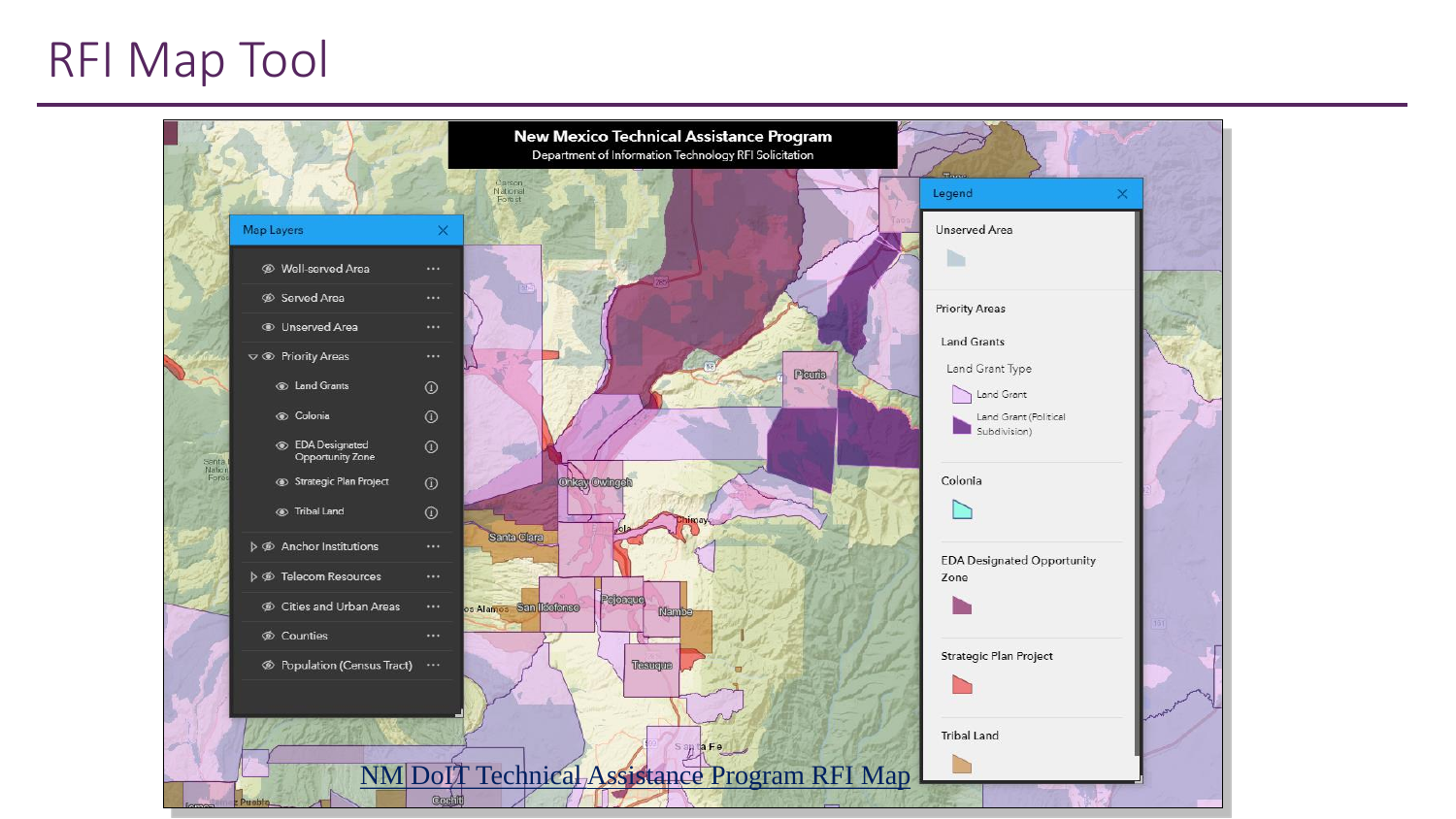# RFI Questions

- 1. What is the name of your entity or jurisdiction?
- 2. Who is the point of contact for this response?
- 3. What specific area/community would you like to target? Does the area include an Opportunity Zone, colonia, land grant, or Tribal land? Please provide a map outlining the boundary of your project area.
- 4. Which service category (served, well-served, unserved) does your project area fall within? (See map.)
- 5. Will your project area connect anchor institutions such as schools, healthcare facilities, or government entities? If so, how many and what institutions will it connect?
- 6. What are your broadband needs or gaps, as you understand them?
	- a) Access, availability, lack of services in area
	- b) Affordability
	- c) Devices
	- d) Digital skills or literacy (the ability to use information and communication technologies to find, evaluate, create, and communicate information, requiring both cognitive and technical skills).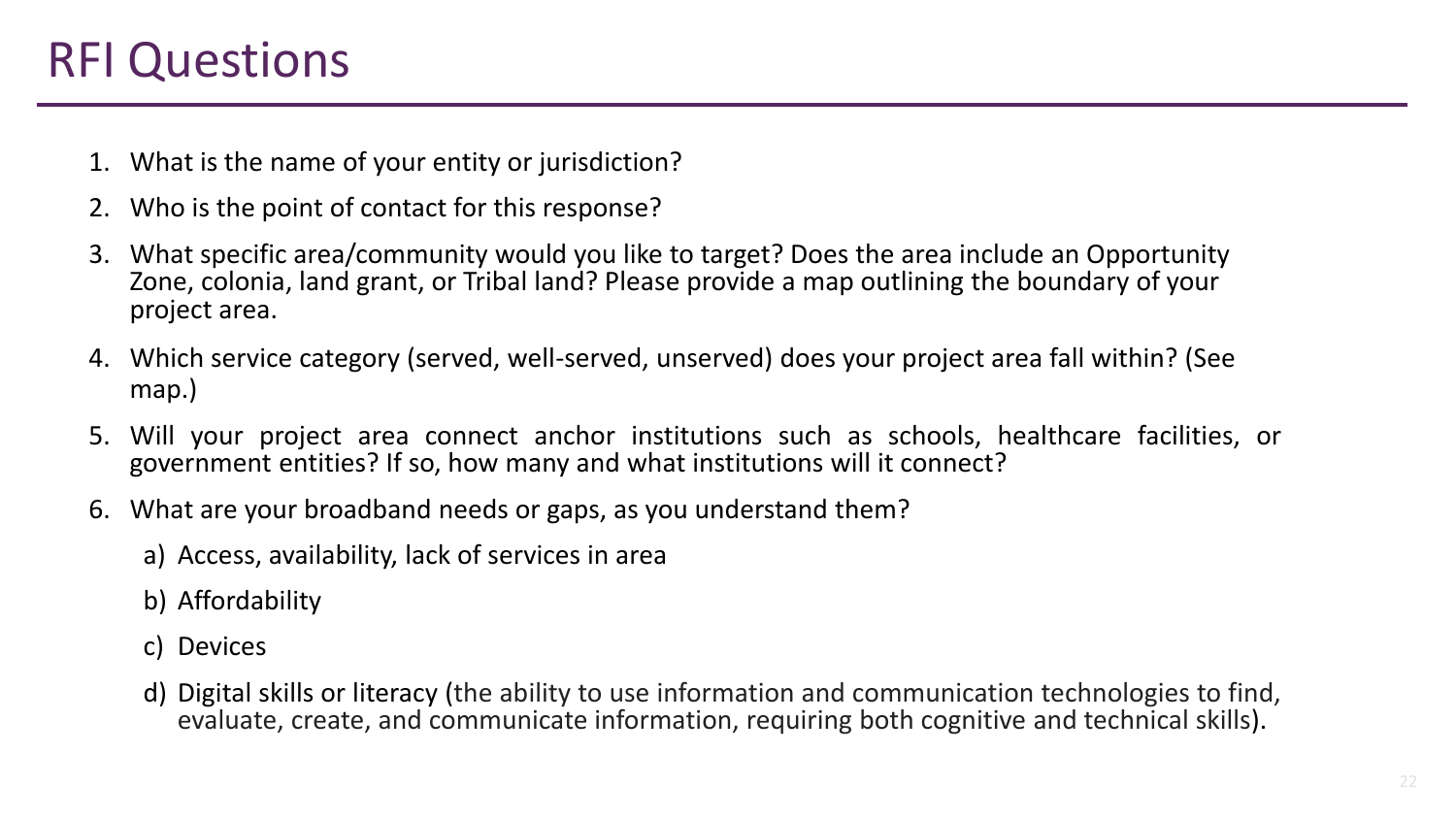## RFI Questions

- 7. What business, economic, technical, and other objectives do you have for participating in this program? Please be specific regarding the targeted project area in your community.
	- a) Job creation/enablement for specific disciplines
	- b) Recovery from the pandemic
	- c) Resilience against future crises
	- d) Supporting critical infrastructure
	- e) Work from home provisions
	- f) Distance learning K-12, higher education, skills training
	- g) Other specific economic objectives
- 8. What is the estimated number of primary and secondary jobs that the deployment of broadband infrastructure in your target area would engender and what methodology did you use to calculate that estimation? Primary and secondary jobs are delineated as follows:
	- a) Primary jobs are those created as a direct result of the deployment, such as jobs related to the construction of a network or to the continued operation of such a network.
	- b) Secondary jobs are those that the deployment would indirectly create, such as jobs in new or expanded industries—like education, telehealth, telework—and related economic impact.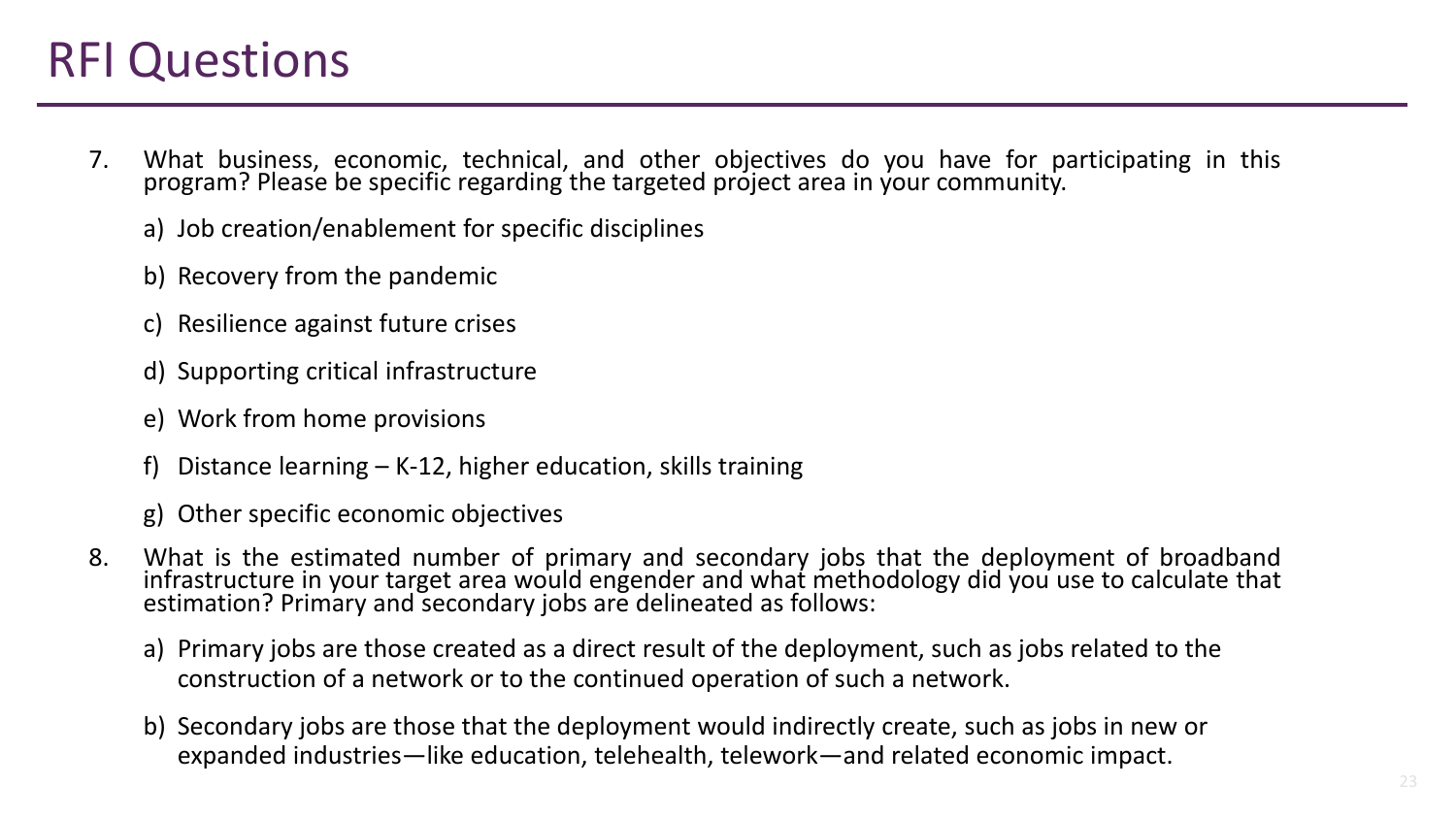## RFI Questions

- 9. What prior related studies or plans have you conducted, if any? Please attach them. Examples include:
	- a) Needs assessment
	- b) Feasibility assessment
	- c) Network design
	- d) Strategic plan
	- e) Other (please specify)
- 10. Which of the technical support services being offered by this program would you be seeking and why?
- 11. The State prefers that there be a collaboration between a government and private entity with an interest in expanding broadband in the project area/community. Do you have any type of engagement in place or planned? If so, please provide details and any supporting documentation.
- 12. Is there anything else, not mentioned in this RFI, that you would like to share?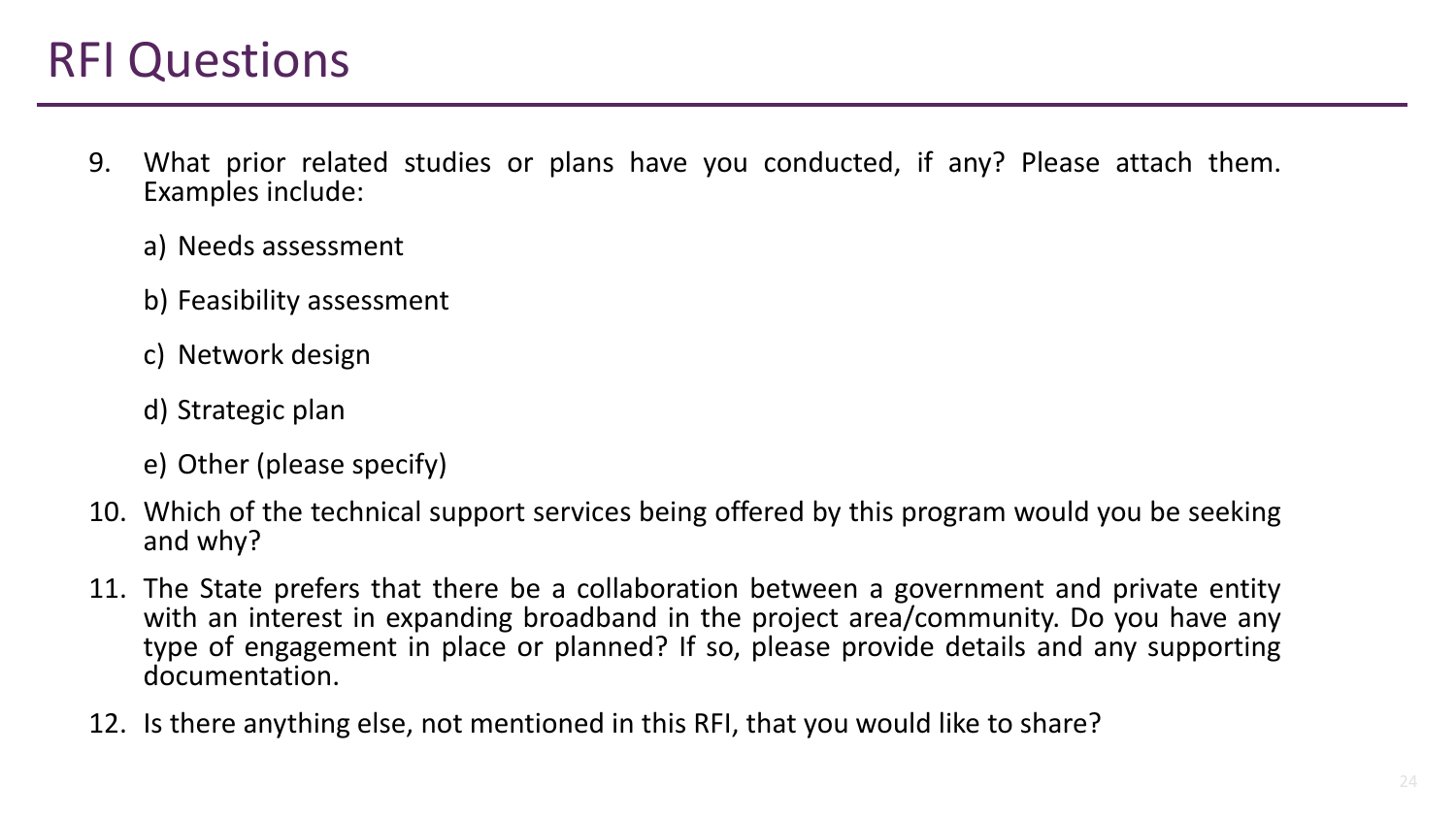# New Legislation

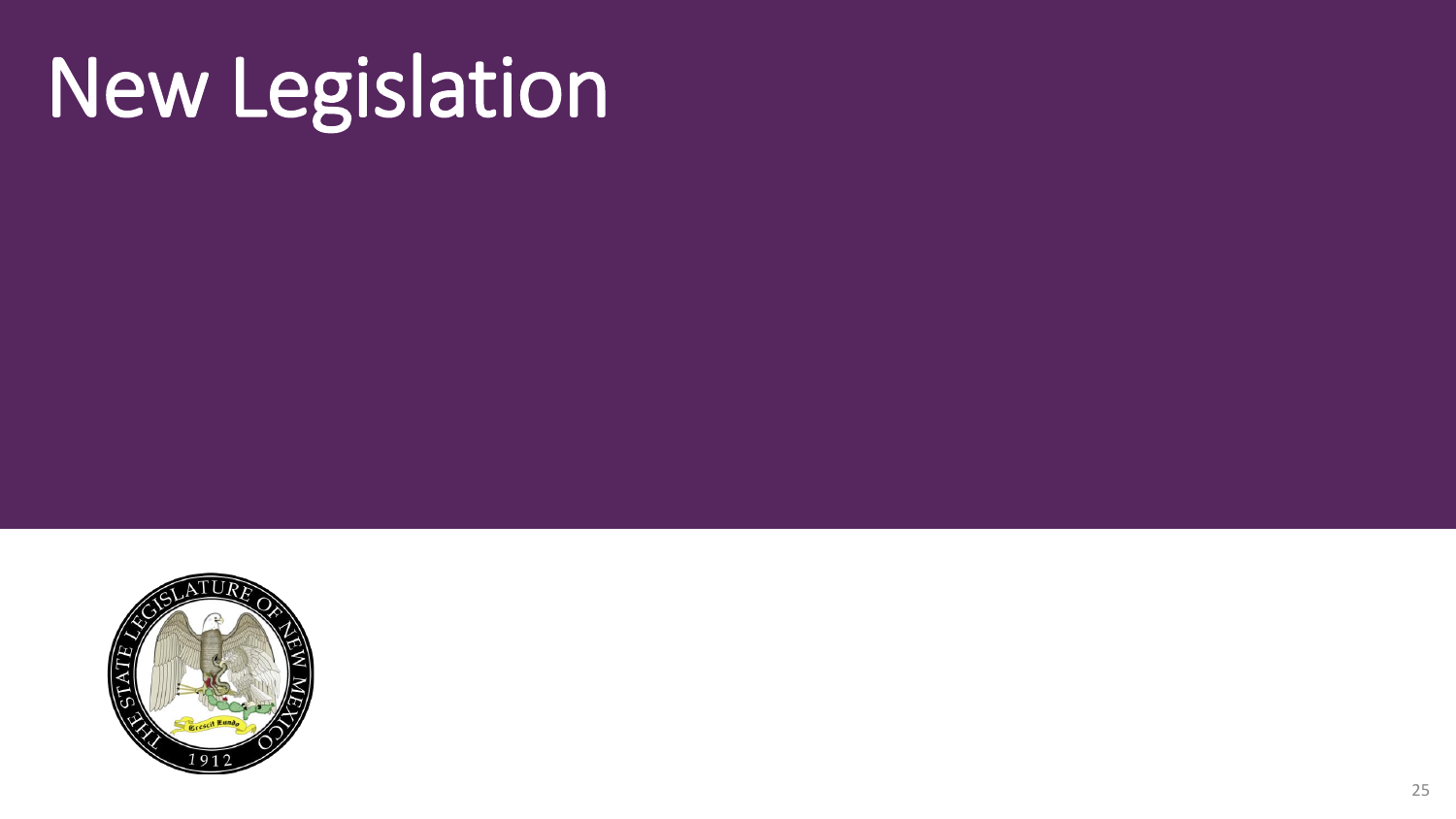### Broadband Legislation : HB10

#### **HOUSE BILL 10: Connect New Mexico Act (**Laws 2021, Ch. 120)

- Creates the Connect New Mexico Council ( 7 Select Cabinet Secretaries, 4 by Legislators, 1 by Governor, Three Tribal)
	- Meet Monthly and four-year terms (staggered)
	- Coordinate state agency broadband programs/projects
	- Evaluate, prioritize, and award grant proposals
	- Adopt rules to establish a competitive grant program
	- Support Digital Inclusion
	- Follow eight criteria when awarding funds
- Develop a Digital Equity Analysis and Plan inclusive of local/state/tribal entities
	- Address affordability, training, and education
	- Identify state/federal/private sector programs to close the digital equity gap
	- Progress Report due 1 August 2023 to include into the Statewide Broadband Plan by 1 January 2024
- Create the non-reverting Connect New Mexico Fund (appropriations, gifts, grants, donations)
- Annual Report due 1 October each year with five requirements
- Increases the amount of the PRC Rural Universal Services Fund to a minimum of \$8M



HB10: <https://nmlegis.gov/Sessions/21%20Regular/final/HB0010.pdf>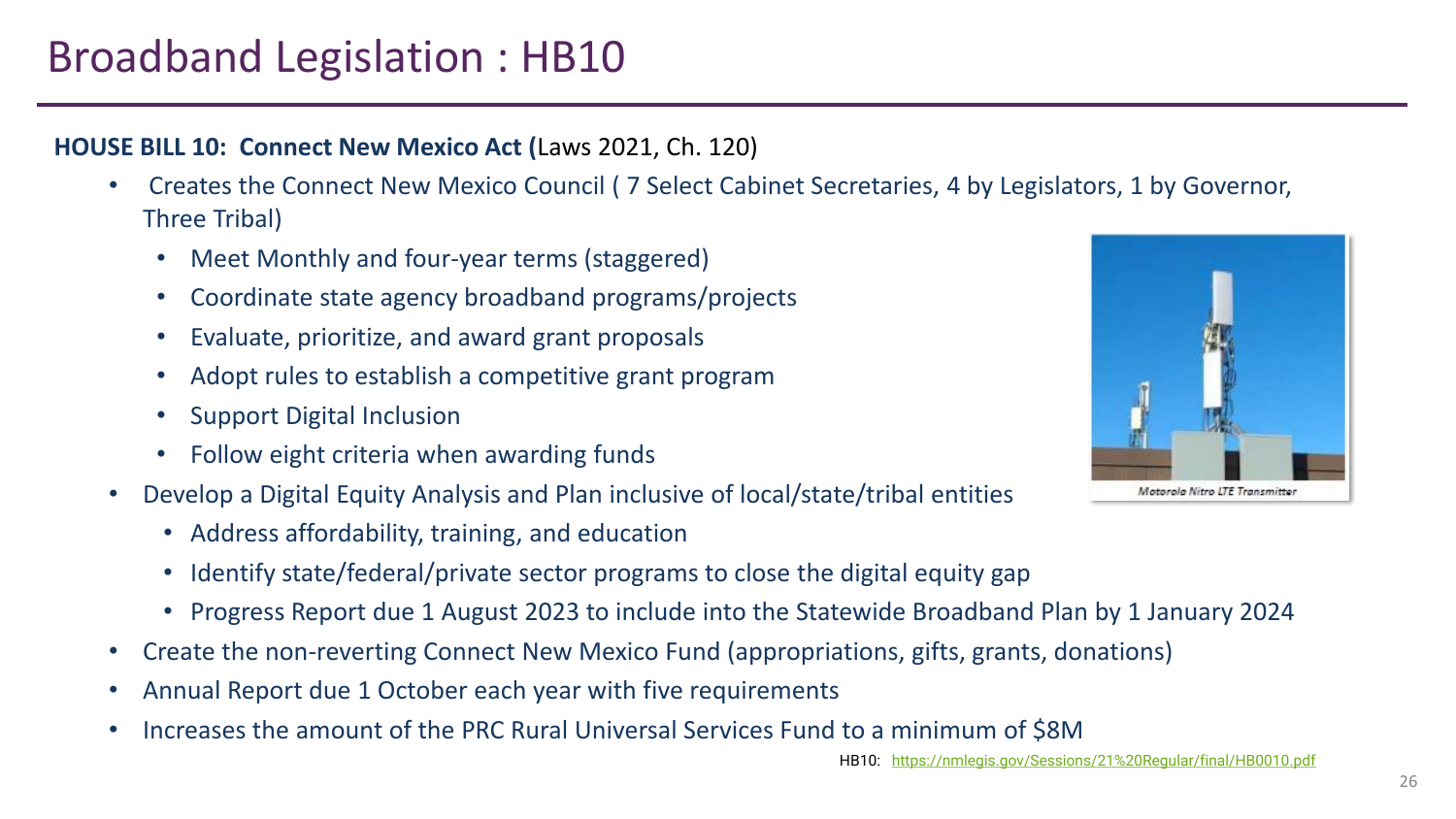#### **Connect New Mexico Council**

The Connect New Mexico Council will collaborate with the Office of Broadband Access and Expansion (OBAE).

The OBAE is Administratively attached to DoIT, reporting to the Governor's office.

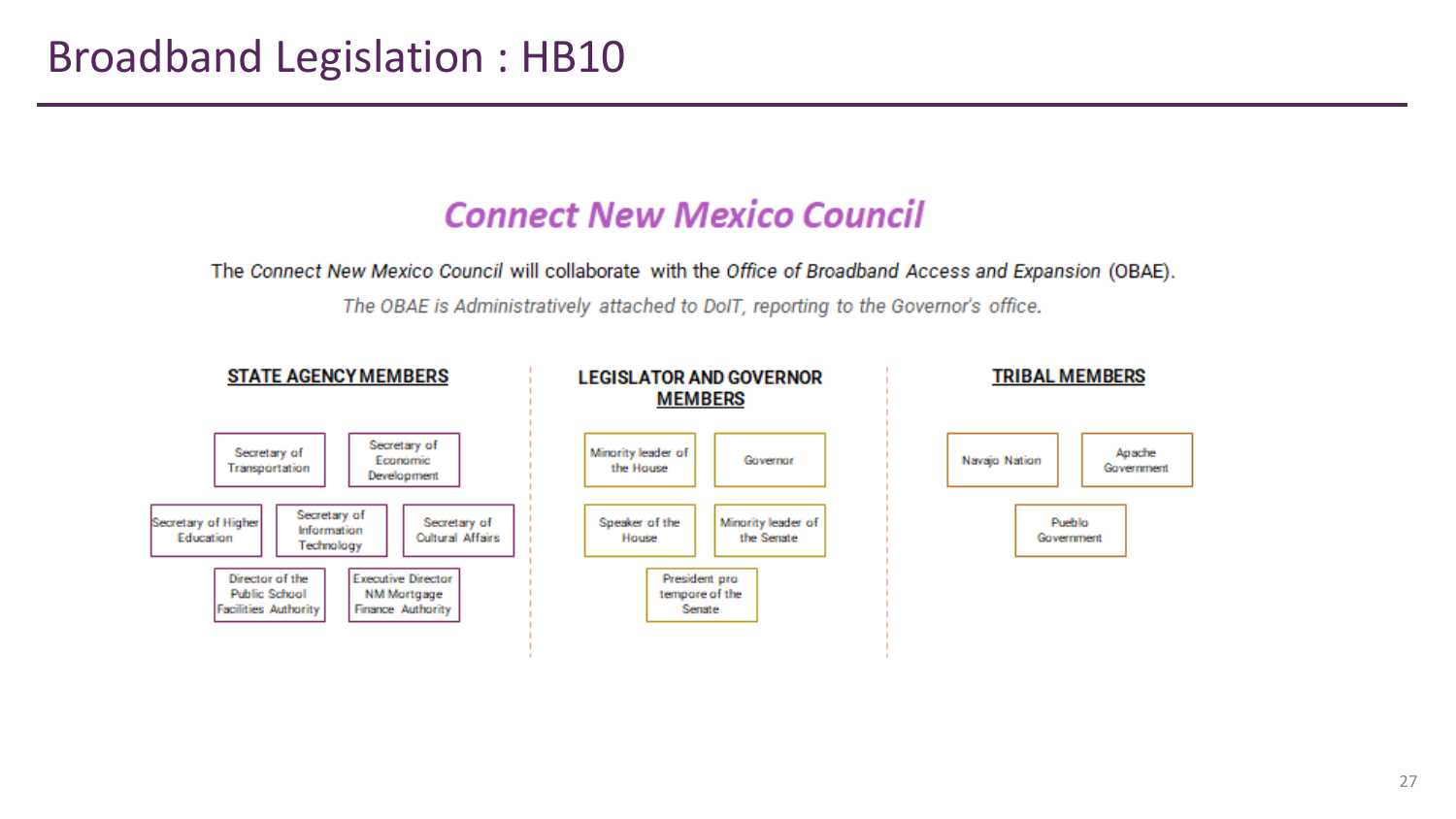### Broadband Legislation : SB93

#### **SENATE BILL 93: Broadband Access and Expansion Act (**Laws 2021, Chapter 123)

- Office created and administrated by the NM Department of Information Technology (NM DoIT)
- Office managed by a director appointed by the governor
- Duties include
	- Establish Standards for quality of service (homes, businesses, public facilities)
	- Maintain the online NM Broadband Map
	- Create and maintain a repository for broadband data/information
	- Develop a three-year statewide broadband plan (First due 1 January 2022)
	- Update that plan annually and report to the Governor
	- Plan to be inclusive of state/local agencies, tribes, and public education input
	- Office will provide technical and planning assistance with a focus on regional planning
	- Office will form an advisory committee inclusive of state/local/tribal entities and the public
	- Office will identify federal and other funding sources
	- State agencies required to coordinate with the Office SB93: <https://nmlegis.gov/Sessions/21%20Regular/final/SB0093.pdf>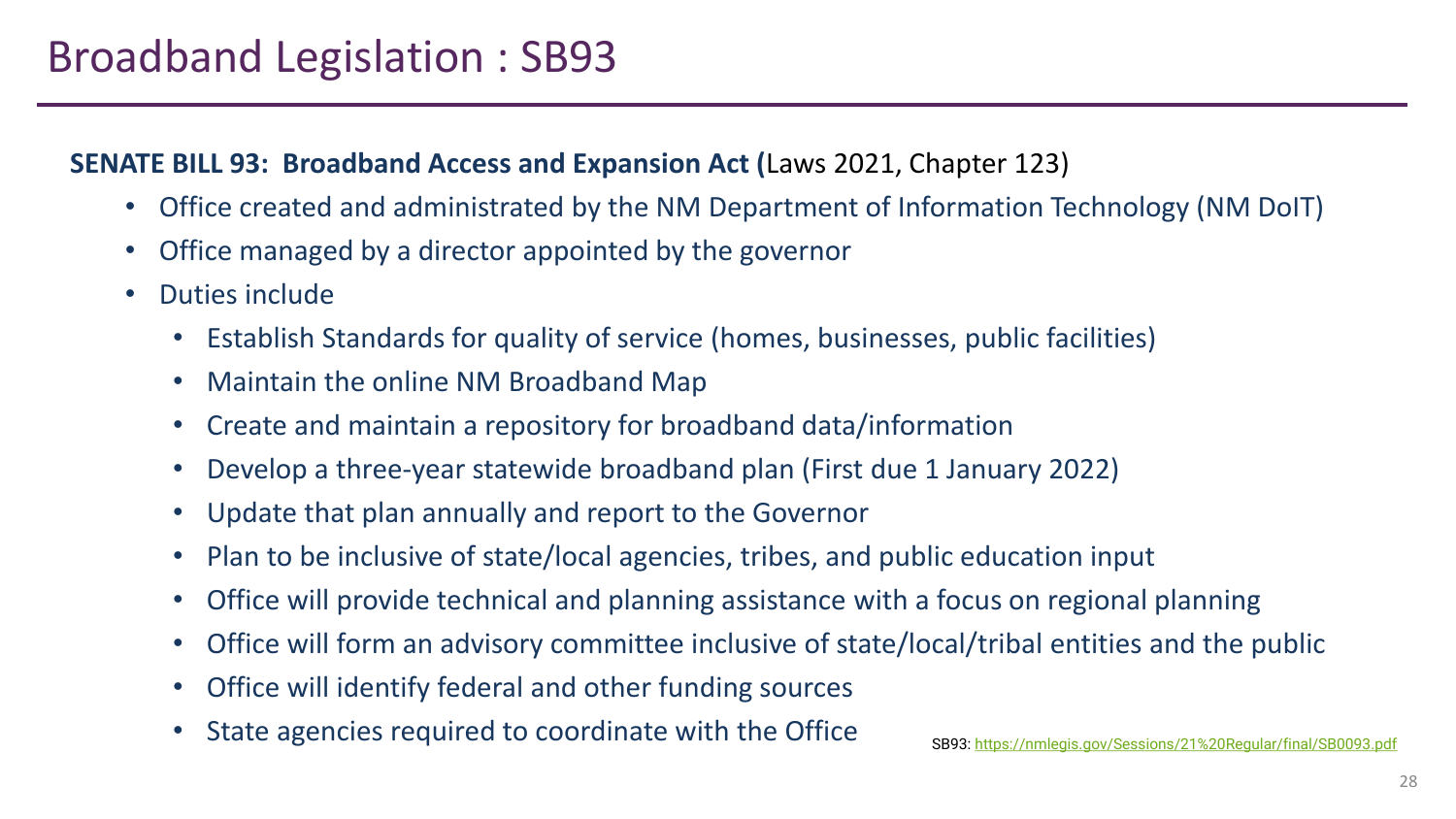#### **SENATE BILL 377: Broadband Appropriations - \$110M (**Laws 2021, Ch. 140, Section 17**)**

- Broadband Appropriations to the Connect New Mexico Fund (FY2021-2026)
	- Plan, design, engineer, construct, and purchase, and equip broadband infrastructure (\$70M)
		- No more than seven million (\$7M) be spent contingent on submittal of an Expenditure Plan
		- Development of a Broadband Office (\$500K)
	- Grants to local governments, tribes, electric/telephone cooperatives for planning/grant writing support (\$5M)
		- No more than \$500K be spent contingent on submittal of an Expenditure Plan
	- Plan, design, engineer, construct, purchase, and equip broadband infrastructure for schools (\$25M)
		- No more than \$2.5M be spent contingent on submittal of an Expenditure Plan
	- Appropriation of \$10M to Economic Development Department to support "Emerging Broadband Technology"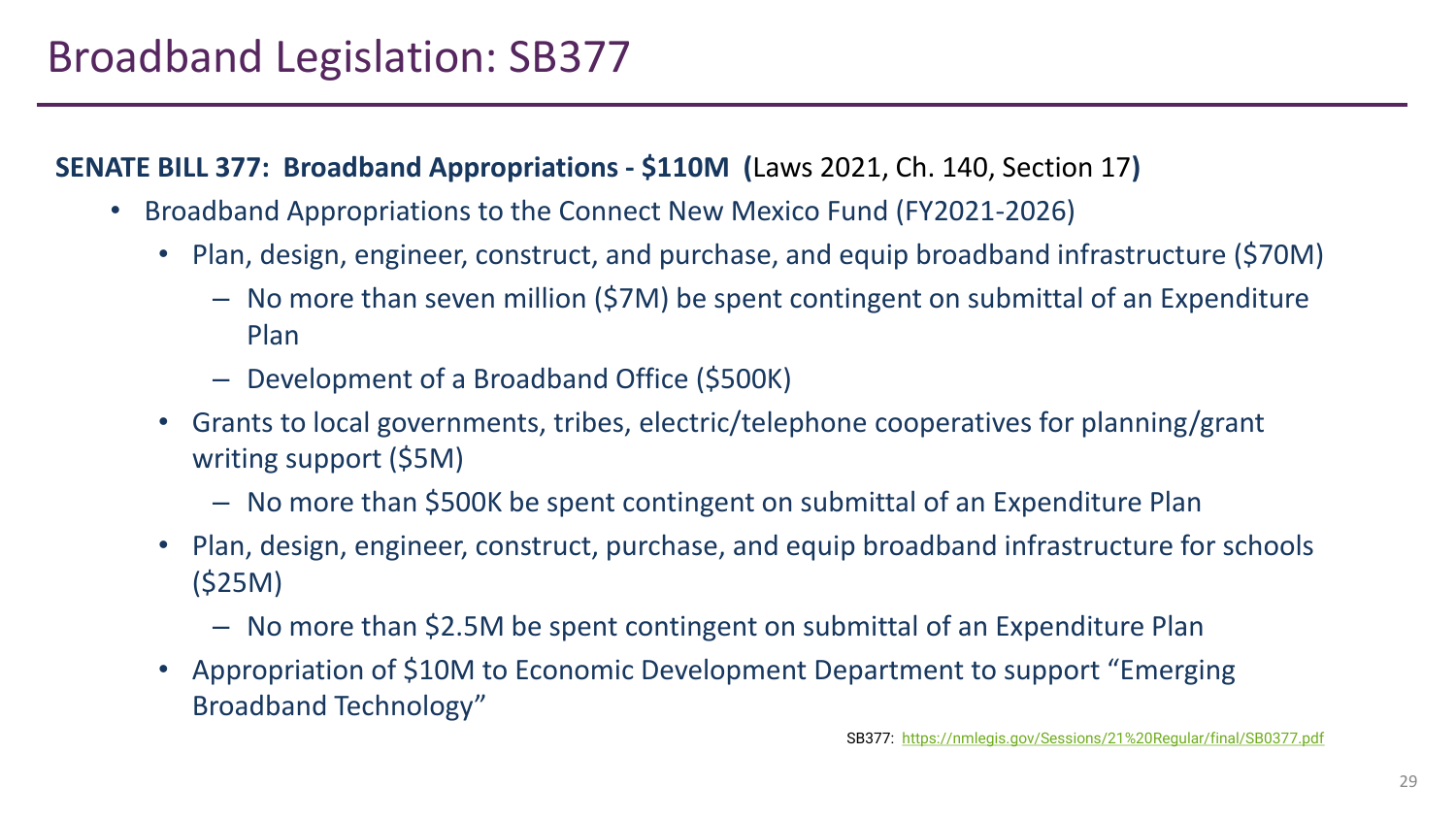The *Connect New Mexico Council* will engage the expertise from the NM Broadband Advisory Committee.